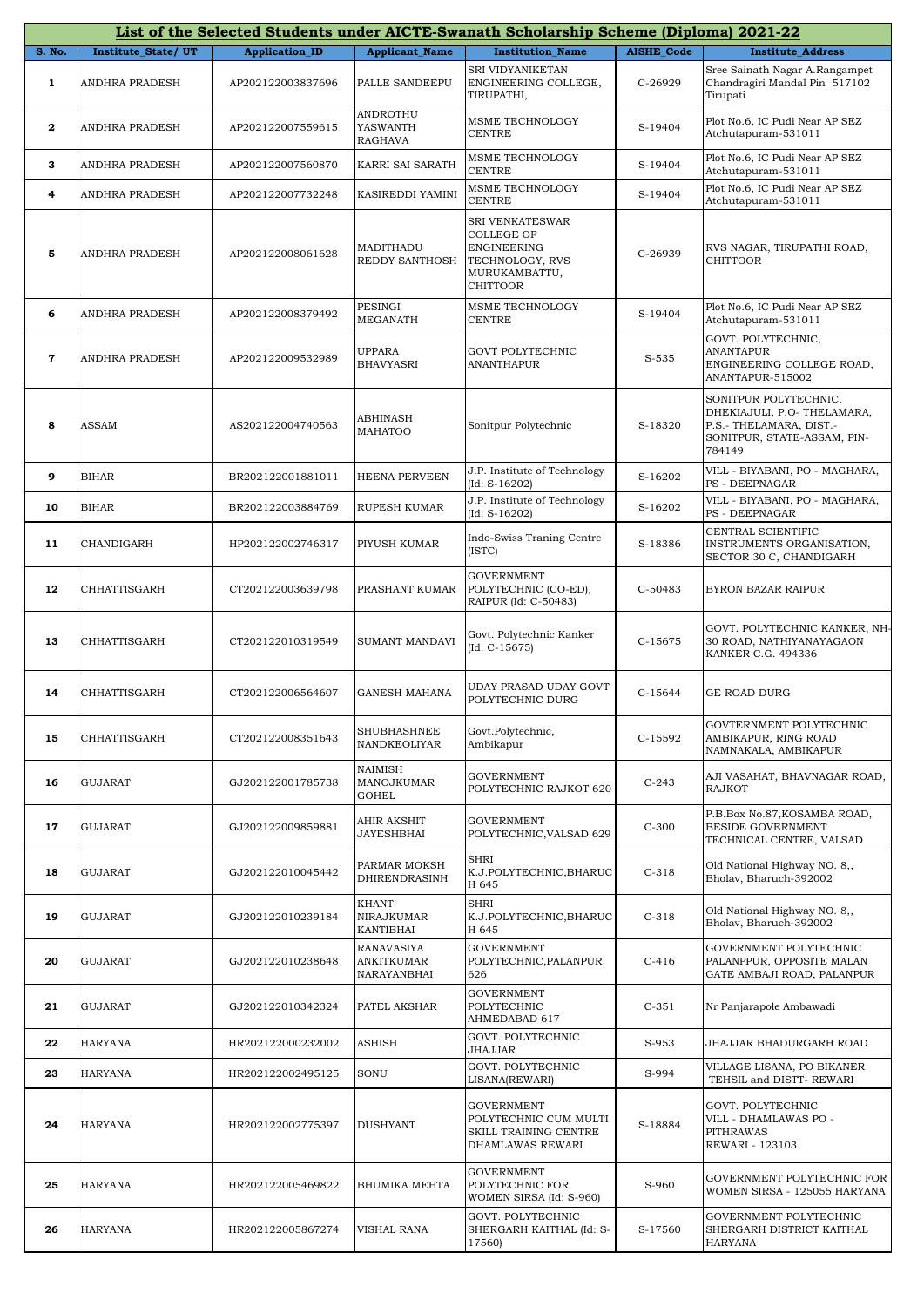|        |                           |                       |                                          | List of the Selected Students under AICTE-Swanath Scholarship Scheme (Diploma) 2021-22 |                   |                                                                                                                                            |
|--------|---------------------------|-----------------------|------------------------------------------|----------------------------------------------------------------------------------------|-------------------|--------------------------------------------------------------------------------------------------------------------------------------------|
| S. No. | <b>Institute State/UT</b> | <b>Application_ID</b> | <b>Applicant_Name</b>                    | <b>Institution Name</b>                                                                | <b>AISHE Code</b> | <b>Institute Address</b>                                                                                                                   |
| 27     | <b>HARYANA</b>            | HR202122006348201     | ABHIRAJ SINGH                            | <b>GURU GOBIND SINGH</b><br>GOVT.POLYTECHNIC<br>EDUCATION SOCIETY (Id: S-<br>978)      | S-978             | Guru Gobind Singh Govt.<br>Polytechnic Education Society,<br>Cheeka, Opposite New Grain<br>Market, Kaithal Road Cheeka<br>(Kaithal)-136034 |
| 28     | HARYANA                   | HR202122006641551     | <b>VISHAL</b>                            | GURU GOBIND SINGH<br>GOVT.POLYTECHNIC<br>EDUCATION SOCIETY (Id: S-<br>978)             | S-978             | Guru Gobind Singh Govt.<br>Polytechnic Education Society,<br>Cheeka, Opposite New Grain<br>Market, Kaithal Road Cheeka<br>(Kaithal)-136034 |
| 29     | <b>HARYANA</b>            | HR202122007283679     | MUSKAAN CHEEMA                           | <b>GOVERNMENT</b><br>POLYTECHNIC FOR<br>WOMEN FARIDABAD                                | S-959             | <b>GOVERNMENT POLYTECHNIC FOR</b><br>WOMEN, FARIDABAD SECTOR-08,<br>FARIDABAD, HARYANA                                                     |
| 30     | <b>HARYANA</b>            | HR202122008167098     | MUKUL                                    | GURU BRAHMANAND JI<br>GOVT. POLYTECHNIC,<br>NILOKHERI                                  | S-976             | Near National Highway1 Nilokheri<br>Karnal Haryana                                                                                         |
| 31     | <b>HARYANA</b>            | HR202122008337321     | <b>ANKUSH</b>                            | GURU GOBIND SINGH<br>GOVT.POLYTECHNIC<br>EDUCATION SOCIETY (Id: S-<br>978)             | S-978             | Guru Gobind Singh Govt.<br>Polytechnic Education Society,<br>Cheeka, Opposite New Grain<br>Market, Kaithal Road Cheeka<br>(Kaithal)-136034 |
| 32     | HIMACHAL PRADESH          | HP202122002213665     | <b>SAHIL SHARMA</b>                      | GOVT. POLYTECHNIC<br>TALWAR (JAISINGHPUR) (Id:<br>$S-1117$                             | S-1117            | GOVERNMENT POLYTECHNIC<br><b>TALWAR</b><br>P.O TALWAR TEHSIL<br>JAISINGHPUR DISTT KANGRA HP<br>176096                                      |
| 33     | HIMACHAL PRADESH          | HP202122003098589     | AKSHIT NANGLA                            | GOVT. MILLENNIUM<br>POLYTECHNIC CHAMBA (Id:<br>$S-1110$                                | S-1110            | GOVT MILLENNIUM POLYTECHNIC<br><b>CHAMBA</b><br>AT SAROL DISTT CHAMBA HP                                                                   |
| 34     | HIMACHAL PRADESH          | HP202122003823296     | NITIN THAKUR                             | <b>GOVERNMENT</b><br>POLYTECHNIC, BILASPUR                                             | S-14459           | PARAM VEER CHAKRA NAIB<br>SUBEDAR SANJAY KUMAR GOVT.<br>POLYTECHNIC BILASPUR AT<br>KALOL, TEHSIL JHANDUTTA<br>DISTRICT BILASPUR -174035    |
| 35     | HIMACHAL PRADESH          | HP202122006433572     | VISHAL KUMAR                             | GOVT. POLYTECHNIC<br>KANGRA (Id: S-1114)                                               | S-1114            | kangra                                                                                                                                     |
| 36     | HIMACHAL PRADESH          | HP202122006653893     | <b>AMIT KUMAR</b>                        | GOVT. B.R. AMBEDKAR<br>POLYTECHNIC AMBOTA (Id:<br>$S-1109$                             | S-1109            | V.P.O. AMBOTA, TEH. GHANARI,<br>DISTT. UNA                                                                                                 |
| 37     | JAMMU AND KASHMIR         | JK202122009772445     | RAKIB RASOOL                             | Govt. Polytechnic, Kishtwar<br>$(Id: S-15104)$                                         | S-15104           | NEAR GURUDWARA KOTWAL<br>MOHALLA KISHTWAR                                                                                                  |
| 38     | JAMMU AND KASHMIR         | JK202122002374892     | TANZEELA<br><b>MUSHTAQ</b>               | KASHMIR GOVERNMENT<br>POLYTECHNIC                                                      | S-1141            | Gogji Bagh Srinagar Kashmir                                                                                                                |
| 39     | <b>JAMMU AND KASHMIR</b>  | JK202122010356815     | <b>UMAISA SHAFI</b>                      | KASHMIR GOVERNMENT<br>POLYTECHNIC                                                      | S-1141            | Gogji Bagh Srinagar Kashmir                                                                                                                |
| 40     | JAMMU AND KASHMIR         | JK202122006504442     | SHOWKAT AHMED<br>WANI                    | Govt. Polytechnic, Ramban                                                              | S-15080           | GOVT. POLYTECHNIC RAMBAN<br>KAHU BAGH, RAMBAN, DISTT:<br>RAMBAN-182144                                                                     |
| 41     | KARNATAKA                 | KA202122001985060     | VIJETHA K                                | <b>GOVERNMENT</b><br>POLYTECHNIC FOR<br>WOMEN, BONDEL                                  | S-1250            | Airport Road Bondel Mangalore-<br>575008                                                                                                   |
| 42     | KARNATAKA                 | KA202122002835261     | PRIYA K J                                | <b>GOVERNMENT</b><br>POLYTECHNIC FOR<br>WOMEN, BONDEL                                  | S-1250            | Airport Road Bondel Mangalore-<br>575008                                                                                                   |
| 43     | KARNATAKA                 | KA202122003465187     | <b>ANIKET SATISH</b><br><b>KOCHREKAR</b> | 457 KLS SHRI VASANTRAO<br>POTDAR POLYTECHNIC<br>BELGAUM                                | S-1341            | KLS CAMPUS TILAKWADI<br><b>BELGAUM</b>                                                                                                     |
| 44     | KARNATAKA                 | KA202122004154271     | SHASHANK P S                             | <b>GOVERNMENT</b><br>POLYTECHNIC<br>CHANNAPATNA                                        | $S-1245$          | GOVERNMENT POLYTECHNIC B M<br>ROAD CHANNAPATNA<br>RAMANGARA DISTRICT<br>KARNATAKA STATE                                                    |
| 45     | KARNATAKA                 | KA202122010067190     | <b>JAMES SANTYAG</b><br><b>NORONHA</b>   | SHREE VIDYADHIRAJ<br>POLYTECHNIC KUMTA                                                 | S-1431            | KANARA COLLEGE SOCIETY<br>CAMPUS HEGDE ROAD KUMTA                                                                                          |
| 46     | KARNATAKA                 | KA202122010071068     | DARSHAN KRISHNA<br><b>HEGDE</b>          | SHREE VIDYADHIRAJ<br>POLYTECHNIC KUMTA                                                 | S-1431            | KANARA COLLEGE SOCIETY<br>CAMPUS HEGDE ROAD KUMTA                                                                                          |
| 47     | KARNATAKA                 | KA202122010178334     | LAXMI SIDDAPPA<br>GUJANAL                | <b>GOVERNMENT</b><br>POLYTECHNIC COLLEGE<br><b>BELAGAVI</b>                            | S-1236            | KAKTIVES ROAD NEAR<br>CHANNAMMA CIRCLE BELAGAVI                                                                                            |
| 48     | KARNATAKA                 | KA202122010293451     | SOUNDARYA S M                            | <b>GOVERNMENT</b><br>RESIDENTIAL WOMEN'S<br>POLYTECHNIC SHIMOGA<br>$(Id: S-1287)$      | S-1287            | GOVERNMENT RESIDENTIAL<br>WOMENS POLYTECHNIC SWAMY<br>VIVEKANANDA EXTENSION GOPLA<br>SHIMOGA                                               |
| 49     | KARNATAKA                 | KA202122003349615     | <b>ARPITA HOSUR</b>                      | 457 KLS SHRI VASANTRAO<br>POTDAR POLYTECHNIC<br><b>BELGAUM</b>                         | S-1341            | KLS CAMPUS TILAKWADI<br><b>BELGAUM</b>                                                                                                     |
| 50     | <b>KARNATAKA</b>          | KA202122001356402     | PRIYA T<br><b>KARAKIKATTI</b>            | <b>GOVERNMENT WOMENS</b><br>POLYTECHNIC HUBLI                                          | S-1290            | VIDYANAGAR HUBLI                                                                                                                           |
| 51     | <b>KERALA</b>             | KL202122002980939     | <b>AMEEN K</b>                           | Orphanage Polytechnic<br>College                                                       | S-15374           | Edavanna(po) Edavanna                                                                                                                      |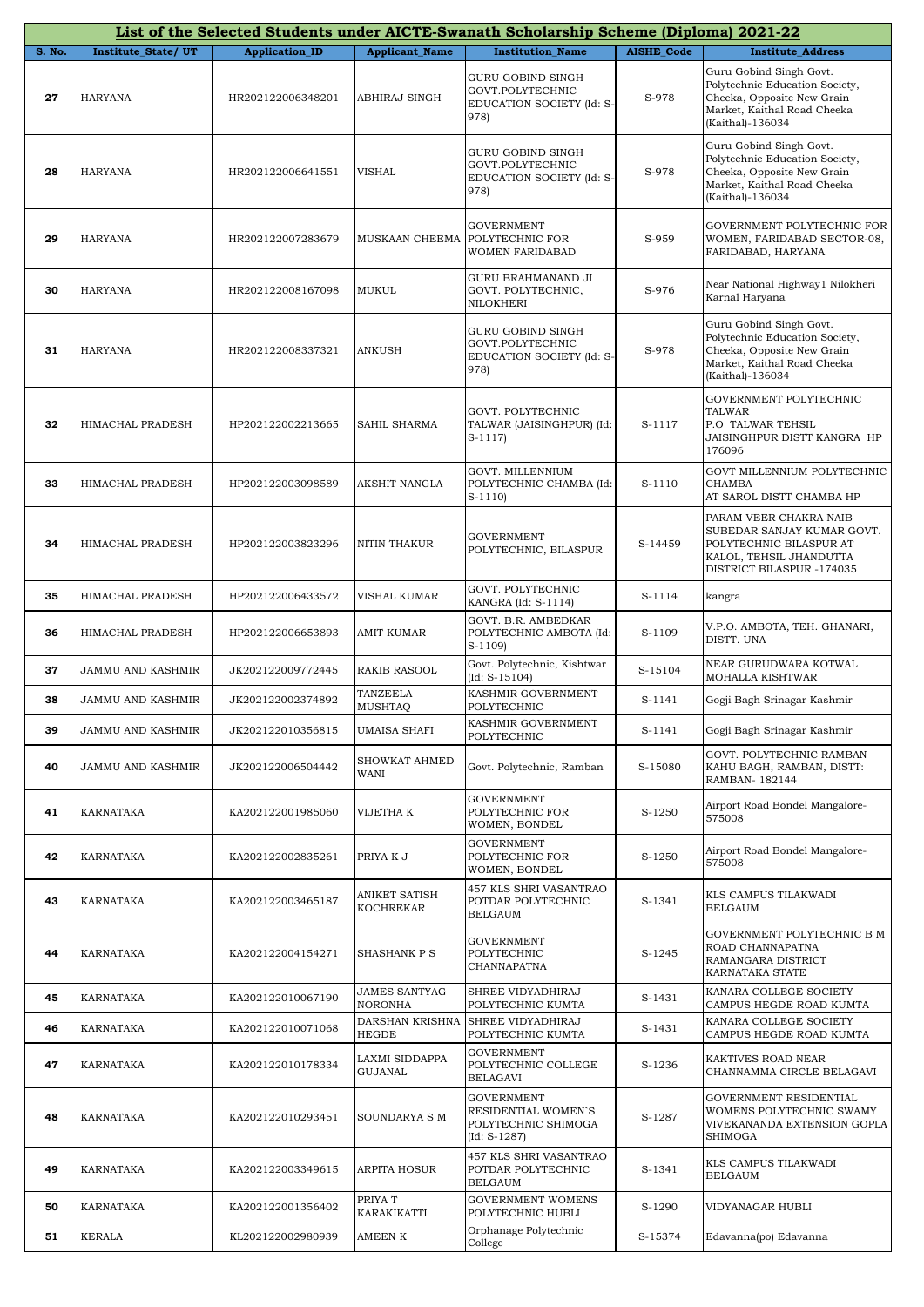|        | List of the Selected Students under AICTE-Swanath Scholarship Scheme (Diploma) 2021-22 |                       |                                              |                                                                                                                                             |                   |                                                                                                                                        |  |  |
|--------|----------------------------------------------------------------------------------------|-----------------------|----------------------------------------------|---------------------------------------------------------------------------------------------------------------------------------------------|-------------------|----------------------------------------------------------------------------------------------------------------------------------------|--|--|
| S. No. | <b>Institute State/UT</b>                                                              | <b>Application_ID</b> | <b>Applicant_Name</b>                        | <b>Institution Name</b>                                                                                                                     | <b>AISHE_Code</b> | <b>Institute_Address</b>                                                                                                               |  |  |
| 52     | <b>KERALA</b>                                                                          | KL202122009792166     | ARSHIN C P                                   | MAHARAJAHS<br>TECHNOLOGICAL<br><b>INSTITUTE</b>                                                                                             | S-1518            | Maharajas Technological Institute,<br>Chembukkavu, Thrissur, Kerala -<br>680020                                                        |  |  |
| 53     | KERALA                                                                                 | KL202122005682919     | RINAN SHERIN                                 | HASSAN HAJI MEMORIAL<br>JDT ISLAM POLYTECHNIC<br><b>COLLEGE</b>                                                                             | S-1512            | JAMIATH HILL<br>MARIKUNNU POST<br>KOZHIKODE<br><b>KERALA</b>                                                                           |  |  |
| 54     | KERALA                                                                                 | KL202122009485838     | AKSHAY C P                                   | MAHARAJAHS<br>TECHNOLOGICAL<br><b>INSTITUTE</b>                                                                                             | S-1518            | Maharajas Technological Institute,<br>Chembukkavu, Thrissur, Kerala -<br>680020                                                        |  |  |
| 55     | MADHYA PRADESH                                                                         | MP202122002764597     | SAJAL NAYAK                                  | Vikrant Institute of<br>Technology and<br>Management, Borkhedi,<br>Behind Veterinary College,<br>AB Road, Indore- 453446<br>$(Id: C-36315)$ | C-36315           | GRAM BORKHEDI POST HARSOLA<br>TEHSIL MHOW BEHIND<br>VETERINARY COLLEGE, AB ROAD,<br><b>INDORE-453441</b>                               |  |  |
| 56     | MADHYA PRADESH                                                                         | MP202122004151631     | <b>SURYANSH</b><br><b>RAJAWAT</b>            | GOVT.POLYTECHNIC<br>COLLEGE SATNA                                                                                                           | S-1582            | Naibasti, Birla Vikas Satna -<br>485005                                                                                                |  |  |
| 57     | MADHYA PRADESH                                                                         | MP202122010013989     | SWAPNIL MAJHI                                | <b>GOVERNMENT</b><br>POLYTECHNIC COLLEGE<br><b>UMARIA</b>                                                                                   | $C-62364$         | GOVERNMENT POLYTECHNIC<br>COLLEGE UMARIA MP<br>(NEAR GRAM DABRAUHA PILI<br>KOTHI KACHARWAR ROAD<br><b>UMARIA</b> )<br>PIN CODE- 484661 |  |  |
| 58     | MADHYA PRADESH                                                                         | MP202122010176733     | <b>ADESH</b><br>MANESHWAR                    | govt.polytechnic college                                                                                                                    | S-1558            | WARD NUMBER 33 JAGPUR ROAD<br>GAYKHURI, BALAGHAT,                                                                                      |  |  |
| 59     | MADHYA PRADESH                                                                         | MP202122006154944     | <b>BHUVAN SONKAR</b>                         | Vikrant Institute of<br>Technology and<br>Management, Borkhedi,<br>Behind Veterinary College,<br>AB Road, Indore- 453446<br>$(Id: C-36315)$ | $C-36315$         | GRAM BORKHEDI POST HARSOLA<br>TEHSIL MHOW BEHIND<br>VETERINARY COLLEGE, AB ROAD,<br><b>INDORE-453441</b>                               |  |  |
| 60     | MADHYA PRADESH                                                                         | MP202122007453770     | SURBHI SINGHAI                               | GOVT.POLYTECHNIC<br>COLLEGE ASHOKNAGAR<br>$(Id: S-1556)$                                                                                    | S-1556            | VIDISHA ROAD ASHOKNAGAR                                                                                                                |  |  |
| 61     | MADHYA PRADESH                                                                         | MP202122007520017     | SHUYASH DWIVEDI                              | GOVERNMENT<br>POLYTECHNIC COLLEGE<br>UMARIA                                                                                                 | C-62364           | GOVERNMENT POLYTECHNIC<br>COLLEGE UMARIA MP<br>(NEAR GRAM DABRAUHA PILI<br>KOTHI KACHARWAR ROAD<br>UMARIA)<br><b>PIN CODE-484661</b>   |  |  |
| 62     | MADHYA PRADESH                                                                         | MP202122007763478     | <b>RAJENDRA</b>                              | S.V.POLYTECHNIC<br>COLLEGE BHOPAL                                                                                                           | $S-1621$          | VIVEKANAND SQUARE SHAMLA<br>HILLS BHOPAL                                                                                               |  |  |
| 63     | MADHYA PRADESH                                                                         | MP202122008480444     | AYUSH CHANDRA                                | <b>GOVERNMENT</b><br>POLYTECHNIC COLLEGE<br>UMARIA                                                                                          | $C-62364$         | GOVERNMENT POLYTECHNIC<br>COLLEGE UMARIA MP<br>(NEAR GRAM DABRAUHA PILI<br>KOTHI KACHARWAR ROAD<br>UMARIA)<br>PIN CODE- 484661         |  |  |
| 64     | MADHYA PRADESH                                                                         | MP202122008500877     | JITENDRA YADAV                               | Government Polytechnic<br>College, Rajgarh (Id: S-<br>17600)                                                                                | S-17600           | Govt. Polytechnic College Rajgarh,<br>khujner Road Rajgarh                                                                             |  |  |
| 65     | MADHYA PRADESH                                                                         | MP202122008899983     | ANKIT<br><b>VISHWAKARMA</b>                  | GOVT.POLYTECHNIC<br>COLLEGE SHAJAPUR                                                                                                        | S-1585            | Govt. polytechnic college shajapur,<br>Behind ITI campus, vijay nagar,<br>shajapur (M.P.)                                              |  |  |
| 66     | MADHYA PRADESH                                                                         | MP202122009270529     | NIKHIL NATEKAR                               | GOVT.POLYTECHNIC<br>COLLEGE SHAJAPUR                                                                                                        | S-1585            | Govt. polytechnic college shajapur,<br>Behind ITI campus, vijay nagar,<br>shajapur (M.P.)                                              |  |  |
| 67     | MAHARASHTRA                                                                            | MH202122002186514     | NINAD NITIN<br><b>RAJURKAR</b>               | GURU GOBIND SINGH<br>FOUNDATIONS GURU<br>GOBIND SINGH<br>POLYTECHNIC, NASHIK                                                                | S-1825            | KHALSA EDUCATIONAL COMPLEX<br>GURU GOBIND SINGH MARG<br>WADALA PATHARDI ROAD NASHIK                                                    |  |  |
| 68     | MAHARASHTRA                                                                            | MH202122002994737     | RIYA ANIL<br><b>SONAWANE</b>                 | MET'S INSTITUTE OF<br>TECHNOLOGY<br>POLYTECHNIC BHUJBAL<br>KNOWLEDGE CITY<br>ADGAON NASHIK. (Id: S-<br>1956)                                | S-1956            | Bhujbal Knowledge City Adgaon<br>Nashik                                                                                                |  |  |
| 69     | MAHARASHTRA                                                                            | MH202122003271537     | KOMAL HARI<br><b>PATKAR</b>                  | YASHWANTRAO BHONSALE<br>POLYTECHNIC                                                                                                         | S-15057           | BHONSALE KNOWLEDGE CITY,<br>A/P - CHARATHE (VAZARWADI),<br>TAL - SAWANTWADI, DIST -<br>SINDHUDURG, 416510                              |  |  |
| 70     | MAHARASHTRA                                                                            | MH202122003749914     | <b>TEJAS</b><br>CHANDRAKANT<br><b>SABALE</b> | 1008Government<br>Polytechnic, Amravati                                                                                                     | S-1783            | POST SHIVAJI NAGAR, GADGE<br>NAGAR, VMV ROAD, AMRAVATI                                                                                 |  |  |
| 71     | MAHARASHTRA                                                                            | MH202122003806149     | KALE SANIKA<br>SHANKAR                       | GOVERNMENT<br>POLYTECHNIC<br>AURANGABAD                                                                                                     | S-1785            | OSMANPURA AURANGABAD                                                                                                                   |  |  |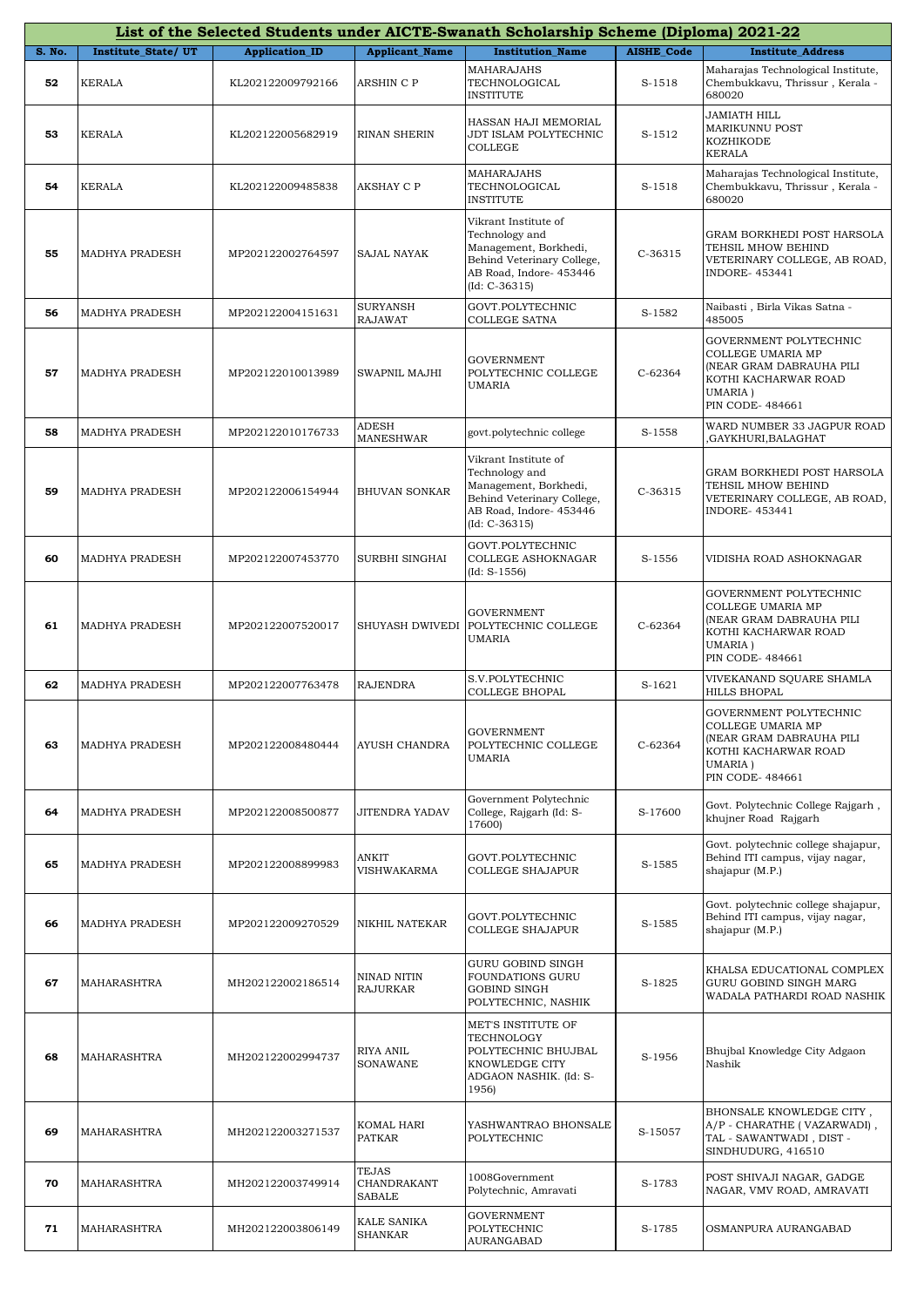|        |                           |                       |                                                        | List of the Selected Students under AICTE-Swanath Scholarship Scheme (Diploma) 2021-22                                                |                   |                                                                                                             |
|--------|---------------------------|-----------------------|--------------------------------------------------------|---------------------------------------------------------------------------------------------------------------------------------------|-------------------|-------------------------------------------------------------------------------------------------------------|
| S. No. | <b>Institute State/UT</b> | <b>Application_ID</b> | <b>Applicant_Name</b>                                  | <b>Institution Name</b>                                                                                                               | <b>AISHE Code</b> | <b>Institute Address</b>                                                                                    |
| 72     | MAHARASHTRA               | MH202122003813912     | PRASHANT<br>SHANKAR KALE                               | <b>GOVERNMENT</b><br>POLYTECHNIC<br>AHMEDNAGAR (Id: S-1781)                                                                           | S-1781            | <b>GOVERNMENT</b><br>POLYTECHNIC, NEAR ITI,<br>BURUDGAON ROAD,<br><b>AHMEDNAGAR</b>                         |
| 73     | MAHARASHTRA               | MH202122004006580     | PURVA KAWADE                                           | <b>GOVERNMENT</b><br>POLYTECHNIC<br>BRAMHAPURI (Id: S-1788)                                                                           | S-1788            | GOVERNMENT POLYTECHNIC,<br>BRAMHAPURI, NAGBHIR ROAD,<br>VILLAGE KHED,<br>DIST: CHANDRAPUR-441206            |
| 74     | MAHARASHTRA               | MH202122009857575     | SAHIL RAGHUNATH<br>VIKHANKAR                           | K. J. SOMAIYA<br>POLYTECHNIC MUMBAI (Id:<br>$S-1875$                                                                                  | S-1875            | polytechnic building, somaiya<br>campus, vidyavihar, mumbai - 77                                            |
| 75     | MAHARASHTRA               | MH202122010214584     | SOHAM<br>RAGHUNATH<br>VIKHANKAR                        | VEERMATA JIJABAI<br>TECHNOLOGICAL<br><b>INSTITUTE MATUNGA</b><br>MUMBAI 400 019                                                       | $C-33641$         | H R Mahajani Marg Matunga<br>Mumbai - 400019                                                                |
| 76     | MAHARASHTRA               | MH202122005578857     | PRAVIN GOPAL<br><b>LENDAVE</b>                         | SHREE VITTHAL EDU. AND<br>RESEARCH INSTITUTE<br><b>COLLEGE OF</b><br>ENGINEERING<br>(POLYTECHNIC) GOPALPUR<br>PANDHARPUR (Id: S-2140) | S-2140            | Gopalpur -Ranjani Road, Gopalpur,<br>P.B. No. 54, Tal - Pandharpur- 413<br>304, Dist. Solapur (Maharashtra) |
| 77     | MAHARASHTRA               | MH202122005922339     | SAMIKSHA DIPAK<br><b>SAWANT</b>                        | <b>GOVERNMENT</b><br>POLYTECHNIC KOLHAPUR                                                                                             | S-1798            | GOVT. POLYTECHNIC KOLHAPUR<br>VIDYA NAGAR KOLHAPUR                                                          |
| 78     | MAHARASHTRA               | MH202122006561344     | DHANSHREE<br>SHRIKANT BORADE                           | 2027Adarsh Shikshan<br>Prasarak Mandals Diploma<br>In Pharmacy Institute,<br>Osmanabad                                                | S-1645            | KESHAV NAGAR, GHANTANGRI<br>ROAD, P. B. NO.39, OSMANABAD -<br>413501                                        |
| 79     | MAHARASHTRA               | MH202122006693281     | <b>PRADNYA</b><br><b>DNYANESHWAR</b><br><b>GAIKWAD</b> | SHREE VITTHAL EDU. AND<br>RESEARCH INSTITUTE<br>COLLEGE OF<br><b>ENGINEERING</b><br>(POLYTECHNIC) GOPALPUR<br>PANDHARPUR (Id: S-2140) | S-2140            | Gopalpur -Ranjani Road, Gopalpur,<br>P.B. No. 54, Tal - Pandharpur- 413<br>304, Dist. Solapur (Maharashtra) |
| 80     | MAHARASHTRA               | MH202122006889949     | <b>SURWASE</b><br>VIGHANESH<br><b>ARVIND</b>           | SHREE VITTHAL EDU. AND<br>RESEARCH INSTITUTE<br>COLLEGE OF<br>ENGINEERING<br>(POLYTECHNIC) GOPALPUR<br>PANDHARPUR (Id: S-2140)        | S-2140            | Gopalpur -Ranjani Road, Gopalpur,<br>P.B. No. 54, Tal - Pandharpur- 413<br>304, Dist. Solapur (Maharashtra) |
| 81     | <b>MAHARASHTRA</b>        | MH202122007128371     | HARSHAD SANJAY<br><b>GAIKWAD</b>                       | GOVERNMENT<br>POLYTECHNIC KARAD (Id: S-<br>1796)                                                                                      | S-1796            | AT POST VIDYANAGAR KARAD TAL<br>KARAD DIST SATARA PIN 415124                                                |
| 82     | MAHARASHTRA               | MH202122007115998     | AJIT GORAKH<br><b>SONAWANE</b>                         | GURU GOBIND SINGH<br><b>FOUNDATIONS GURU</b><br><b>GOBIND SINGH</b><br>POLYTECHNIC, NASHIK                                            | S-1825            | KHALSA EDUCATIONAL COMPLEX<br>GURU GOBIND SINGH MARG<br>WADALA PATHARDI ROAD NASHIK                         |
| 83     | MAHARASHTRA               | MH202122007228116     | AJINKYA BHARAT<br><b>BOBALADE</b>                      | SHREE VITTHAL EDU. AND<br>RESEARCH INSTITUTE<br>COLLEGE OF<br>ENGINEERING<br>(POLYTECHNIC) GOPALPUR<br>PANDHARPUR (Id: S-2140)        | S-2140            | Gopalpur -Ranjani Road, Gopalpur,<br>P.B. No. 54, Tal - Pandharpur- 413<br>304, Dist. Solapur (Maharashtra) |
| 84     | MAHARASHTRA               | MH202122007317660     | KAUSTUBH SANJAY<br><b>BHABAD</b>                       | <b>GOVERNMENT</b><br>POLYTECHNIC<br><b>AURANGABAD</b>                                                                                 | S-1785            | OSMANPURA AURANGABAD                                                                                        |
| 85     | MAHARASHTRA               | MH202122007475455     | GAURAV<br>CHANDRAKANT<br>AMALE                         | GURU GOBIND SINGH<br>FOUNDATIONS GURU<br><b>GOBIND SINGH</b><br>POLYTECHNIC, NASHIK                                                   | S-1825            | KHALSA EDUCATIONAL COMPLEX<br>GURU GOBIND SINGH MARG<br>WADALA PATHARDI ROAD NASHIK                         |
| 86     | MAHARASHTRA               | MH202122007564759     | DEVDATTA<br><b>BALASAHEB</b><br><b>SHINDE</b>          | SHREE VITTHAL EDU. AND<br>RESEARCH INSTITUTE<br>COLLEGE OF<br>ENGINEERING<br>(POLYTECHNIC) GOPALPUR<br>PANDHARPUR (Id: S-2140)        | S-2140            | Gopalpur -Ranjani Road, Gopalpur,<br>P.B. No. 54, Tal - Pandharpur- 413<br>304, Dist. Solapur (Maharashtra) |
| 87     | MAHARASHTRA               | MH202122007604762     | KIRTI NANASAHEB<br>JAGTAP                              | SHREE VITTHAL EDU. AND<br>RESEARCH INSTITUTE<br><b>COLLEGE OF</b><br>ENGINEERING<br>(POLYTECHNIC) GOPALPUR<br>PANDHARPUR (Id: S-2140) | S-2140            | Gopalpur -Ranjani Road, Gopalpur,<br>P.B. No. 54, Tal - Pandharpur- 413<br>304, Dist. Solapur (Maharashtra) |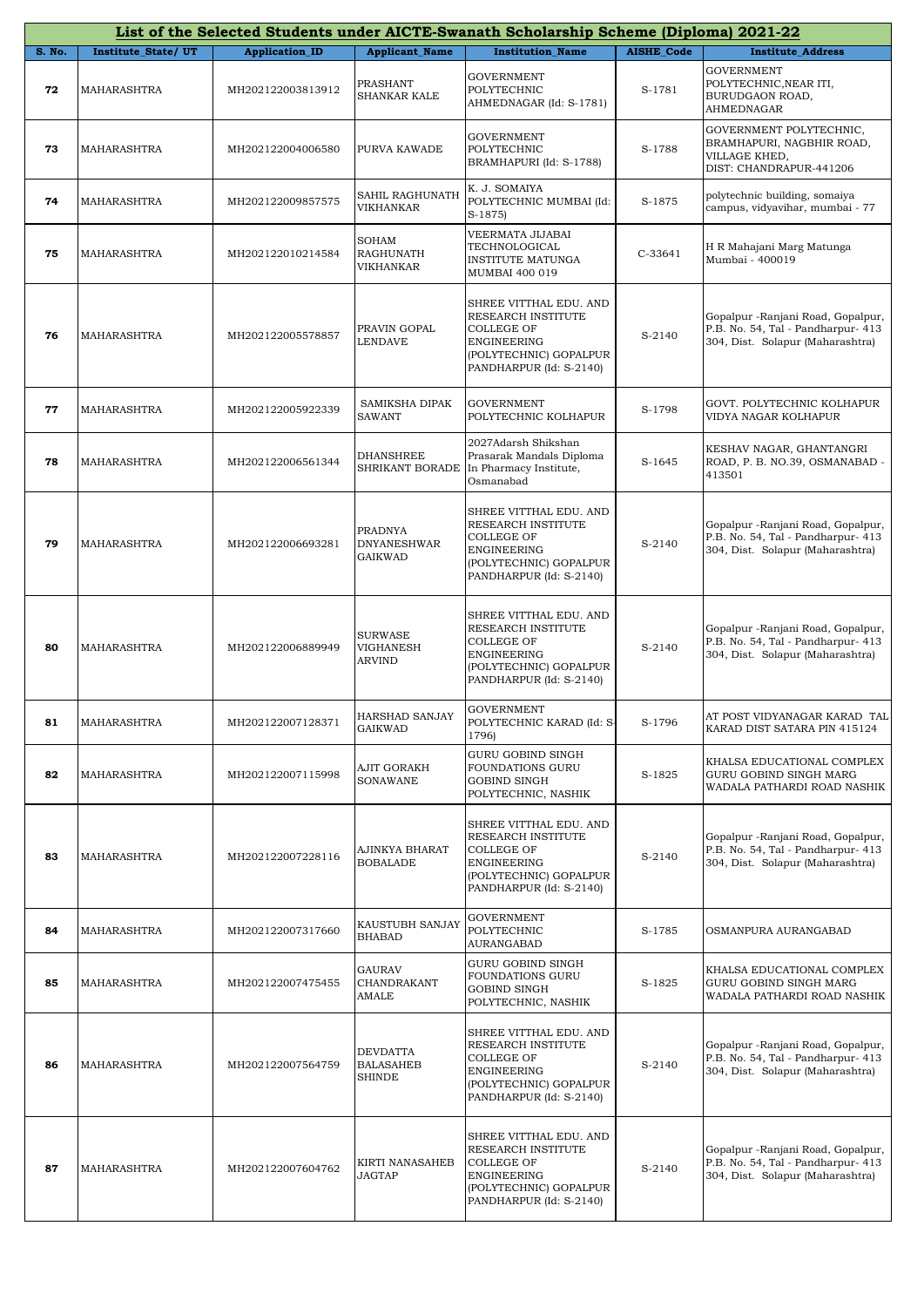|        |                           |                       |                                                  | List of the Selected Students under AICTE-Swanath Scholarship Scheme (Diploma) 2021-22                                                       |                   |                                                                                                              |
|--------|---------------------------|-----------------------|--------------------------------------------------|----------------------------------------------------------------------------------------------------------------------------------------------|-------------------|--------------------------------------------------------------------------------------------------------------|
| S. No. | <b>Institute State/UT</b> | <b>Application_ID</b> | <b>Applicant Name</b>                            | <b>Institution Name</b>                                                                                                                      | <b>AISHE Code</b> | <b>Institute Address</b>                                                                                     |
| 88     | MAHARASHTRA               | MH202122007695997     | SANJIDA MUSA<br>JAMADAR                          | SHREE VITTHAL EDU. AND<br>RESEARCH INSTITUTE<br><b>COLLEGE OF</b><br><b>ENGINEERING</b><br>(POLYTECHNIC) GOPALPUR<br>PANDHARPUR (Id: S-2140) | S-2140            | Gopalpur - Ranjani Road, Gopalpur,<br>P.B. No. 54, Tal - Pandharpur- 413<br>304, Dist. Solapur (Maharashtra) |
| 89     | MAHARASHTRA               | MH202122007751102     | SANIKA APPASAHEB 3007Government<br><b>SHELAR</b> | Polytechnic, Mumbai                                                                                                                          | S-1801            | Government Polytechnic, Mumbai,<br>49, Ali Yavar Jang Marg, Kherwadi,<br>Bandra(E), Mumbai 400 051           |
| 90     | MAHARASHTRA               | MH202122008166624     | AAYUSH VIJAYRAO<br>LAMBAT                        | GOVERNMENT<br>POLYTECHNIC<br>BRAMHAPURI (Id: S-1788)                                                                                         | S-1788            | GOVERNMENT POLYTECHNIC,<br>BRAMHAPURI, NAGBHIR ROAD,<br>VILLAGE KHED,<br>DIST: CHANDRAPUR-441206             |
| 91     | MAHARASHTRA               | MH202122008172683     | HARSHAL<br><b>GOPINATH</b><br>KANASKAR           | GURU GOBIND SINGH<br>FOUNDATIONS GURU<br><b>GOBIND SINGH</b><br>POLYTECHNIC, NASHIK                                                          | S-1825            | KHALSA EDUCATIONAL COMPLEX<br>GURU GOBIND SINGH MARG<br>WADALA PATHARDI ROAD NASHIK                          |
| 92     | MAHARASHTRA               | MH202122007901125     | PRATIK HEMANT<br><b>NATHE</b>                    | MATOSHRI EDUCATION<br>SOCEITY MATOSHRI<br><b>ASARABAI</b><br>POLYTECHNICNASHIK (Id: S-<br>1946)                                              | S-1946            | Eklahare, Near Odhagaon,<br>Aurangabad Highway, Nashik-<br>422105                                            |
| 93     | MAHARASHTRA               | MH202122001591203     | AKANKSHA                                         | 1008Government<br>SHRIDHAR KATORE Polytechnic, Amravati                                                                                      | S-1783            | POST SHIVAJI NAGAR, GADGE<br>NAGAR, VMV ROAD, AMRAVATI                                                       |
| 94     | MAHARASHTRA               | MH202122008263426     | SNEHAL ZUMBAR<br><b>DATIR</b>                    | GURU GOBIND SINGH<br>FOUNDATIONS GURU<br><b>GOBIND SINGH</b><br>POLYTECHNIC, NASHIK                                                          | S-1825            | KHALSA EDUCATIONAL COMPLEX<br>GURU GOBIND SINGH MARG<br>WADALA PATHARDI ROAD NASHIK                          |
| 95     | MAHARASHTRA               | MH202122008275175     | ADITYA MEGHNATH<br>TIDAKE                        | GURU GOBIND SINGH<br><b>FOUNDATIONS GURU</b><br><b>GOBIND SINGH</b><br>POLYTECHNIC, NASHIK                                                   | S-1825            | KHALSA EDUCATIONAL COMPLEX<br>GURU GOBIND SINGH MARG<br>WADALA PATHARDI ROAD NASHIK                          |
| 96     | MAHARASHTRA               | MH202122008282457     | YASH SHIVAJI<br><b>GOVARDHANE</b>                | GURU GOBIND SINGH<br>FOUNDATIONS GURU<br><b>GOBIND SINGH</b><br>POLYTECHNIC, NASHIK                                                          | S-1825            | KHALSA EDUCATIONAL COMPLEX<br>GURU GOBIND SINGH MARG<br>WADALA PATHARDI ROAD NASHIK                          |
| 97     | MAHARASHTRA               | MH202122008495914     | AMIT BABARAO<br>CHIWADE                          | <b>GOVERNMENT</b><br>POLYTECHNIC NANDED (Id:<br>$S-1803$                                                                                     | S-1803            | Baba Nagar Veer Sawarkar Marg<br>Nanded                                                                      |
| 98     | MAHARASHTRA               | MH202122008596394     | RUSHIKESH VIJAY<br>DESHMUKH                      | 3007Government<br>Polytechnic, Mumbai                                                                                                        | S-1801            | Government Polytechnic, Mumbai,<br>49, Ali Yavar Jang Marg, Kherwadi,<br>Bandra(E), Mumbai 400 051           |
| 99     | MAHARASHTRA               | MH202122009034476     | SAMIHAN NITIN<br><b>GHANATE</b>                  | SHREE VITTHAL EDU. AND<br>RESEARCH INSTITUTE<br>COLLEGE OF<br><b>ENGINEERING</b><br>(POLYTECHNIC) GOPALPUR<br>PANDHARPUR (Id: S-2140)        | S-2140            | Gopalpur -Ranjani Road, Gopalpur,<br>P.B. No. 54, Tal - Pandharpur- 413<br>304, Dist. Solapur (Maharashtra)  |
| 100    | MAHARASHTRA               | MH202122009136247     | SHRAVANI SANDIP<br><b>GURJAR</b>                 | 1008Government<br>Polytechnic, Amravati                                                                                                      | S-1783            | POST SHIVAJI NAGAR, GADGE<br>NAGAR, VMV ROAD, AMRAVATI                                                       |
| 101    | <b>MAHARASHTRA</b>        | MH202122009190319     | <b>SHIVRAJ</b><br><b>KESHAVRAO</b><br>PAWAR      | <b>GOVERNMENT</b><br>POLYTECHNIC<br>AURANGABAD                                                                                               | S-1785            | OSMANPURA AURANGABAD                                                                                         |
| 102    | MAHARASHTRA               | MH202122009684462     | KHAN ALMAS<br>ANNAM KHIRKHANI<br>TURAB ALI KHAN  | <b>GOVERNMENT</b><br>POLYTECHNIC<br>AURANGABAD                                                                                               | S-1785            | OSMANPURA AURANGABAD                                                                                         |
| 103    | ODISHA                    | OR202122004022238     | <b>BHAKTISWAR</b><br>PRADHAN                     | JHARSUGUDA<br>ENGINEERING SCHOOL                                                                                                             | S-2333            | AT BADHEIMUNDA CHOWK PO<br>KALIMANDIR ROAD DIST<br>JHARSUGUDA PIN-768202                                     |
| 104    | ODISHA                    | OR202122009862280     | SHIBUN PRASAD<br>DAS                             | GOVERNMENT<br>POLYTECHNIC, SAHINKI (Id:<br>S-14435)                                                                                          | S-14435           | at -Salunki Phulbani-762001                                                                                  |
| 105    | <b>ODISHA</b>             | OR202122009915804     | ALPHA LIMA                                       | <b>GOVERNMENT</b><br>POLYTECHNIC, BATAGUDA<br>(Id: S14434)                                                                                   | S-14434           | Govt. Polytechnic, Gajapati, At-<br>Betaguda, Jhami, Paralakhemundi,<br>Gajapati-761201                      |
| 106    | ODISHA                    | OR202122010094145     | RAGHUNATHA<br><b>SWAIN</b>                       | Government Polytechnic,<br>Jagatsingpur                                                                                                      | S-16849           | Jamugaon, Near Mundalo<br>Naugaon Block, Pin-754107.<br>Jagatsinghpur, Odisha. India.                        |
| 107    | ODISHA                    | OR202122005472158     | ANADI MOHANTA                                    | GOVT.POLYTECHNIC<br>MAYURBHANJ                                                                                                               | S-15387           | AT TIKARPADA PO PODA ASTIA<br>DIST MAYURBHANJ                                                                |
| 108    | ODISHA                    | OR202122005614349     | <b>BALARAM SAHU</b>                              | GOVT.POLYTECHNIC<br>MAYURBHANJ                                                                                                               | S-15387           | AT TIKARPADA PO PODA ASTIA<br>DIST MAYURBHANJ                                                                |
| 109    | <b>ODISHA</b>             | OR202122005621160     | RANJAN KUMAR<br><b>BARDA</b>                     | GOVT.POLYTECHNIC<br>MAYURBHANJ                                                                                                               | S-15387           | AT TIKARPADA PO PODA ASTIA<br>DIST MAYURBHANJ                                                                |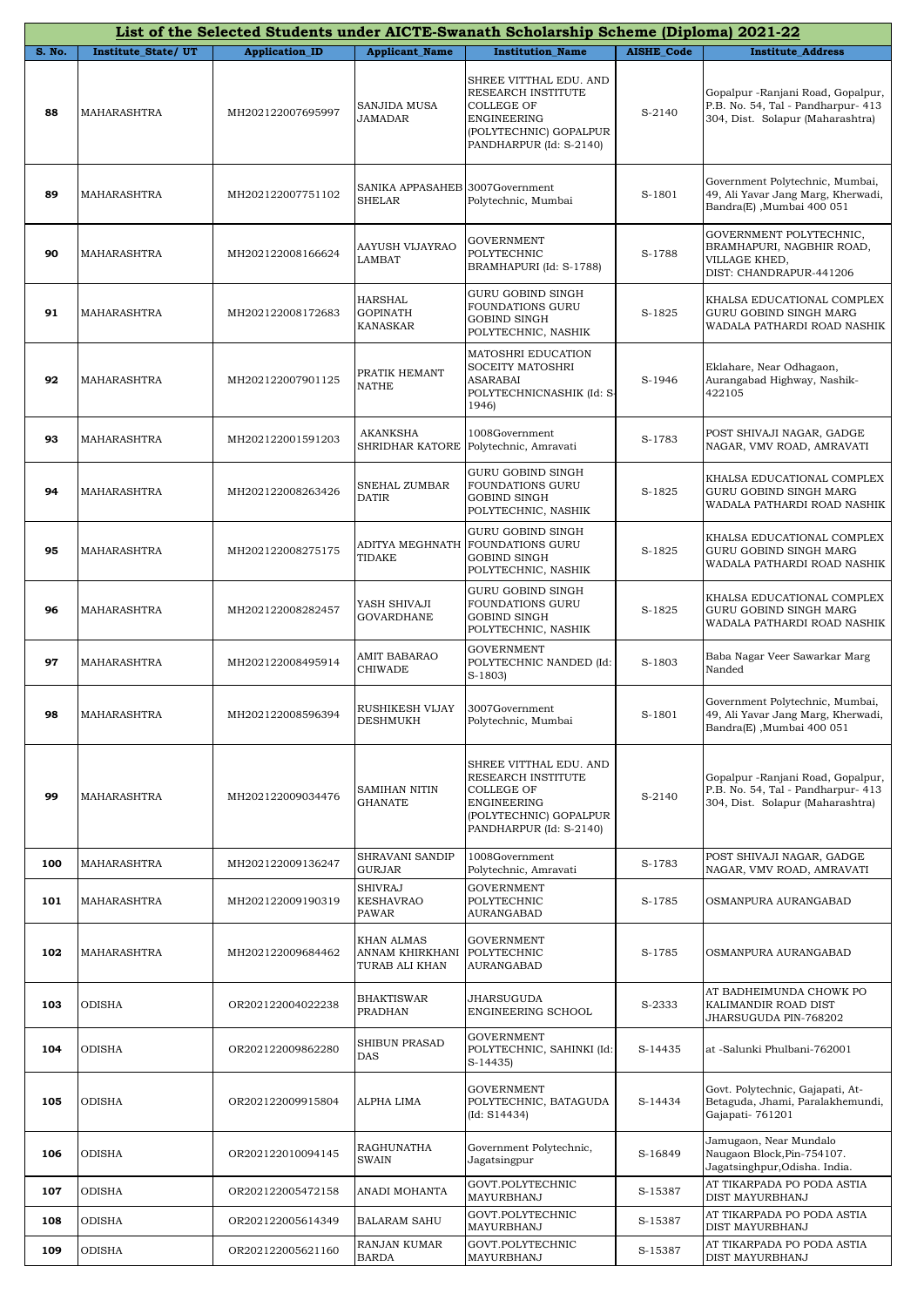|        |                           |                       |                               | List of the Selected Students under AICTE-Swanath Scholarship Scheme (Diploma) 2021-22 |                   |                                                                                         |
|--------|---------------------------|-----------------------|-------------------------------|----------------------------------------------------------------------------------------|-------------------|-----------------------------------------------------------------------------------------|
| S. No. | <b>Institute State/UT</b> | <b>Application_ID</b> | <b>Applicant_Name</b>         | <b>Institution Name</b>                                                                | <b>AISHE Code</b> | <b>Institute Address</b>                                                                |
| 110    | ODISHA                    | OR202122005931939     | PRIYANSHU NAYAK               | UTKALMANI GOPABANDHU<br><b>INSTITUTE OF</b><br><b>ENGINEERING</b>                      | S-12807           | JAIL ROAD ROURKELA                                                                      |
| 111    | ODISHA                    | OR202122006422563     | <b>SWETANJALEE</b><br>SAHU    | <b>GOVERNMENT</b><br>POLYTECHNIC, SAHINKI (Id:<br>$S-14435$                            | S-14435           | at -Salunki Phulbani-762001                                                             |
| 112    | ODISHA                    | OR202122006509379     | ARNAPURNA<br>MAHANTA          | ODISHA SCHOOL OF<br>MINING ENGINEERING                                                 | S-2355            | ODISHA SCHOOL OF MINING<br>ENGINEERING KEONJHAR                                         |
| 113    | ODISHA                    | OR202122006688516     | AJIT BEHERA                   | <b>GOVERNMENT</b><br>POLYTECHNIC, BALASORE                                             | S-14433           | AT-BIDYADHARPUR<br>P.O-REMUNA<br><b>BALASORE</b>                                        |
| 114    | ODISHA                    | OR202122007155812     | AMAN SARUGUJA                 | UTKALMANI GOPABANDHU<br><b>INSTITUTE OF</b><br>ENGINEERING                             | S-12807           | JAIL ROAD ROURKELA                                                                      |
| 115    | <b>ODISHA</b>             | OR202122007178330     | ANJAN KUMAR<br><b>MOHANTY</b> | BHUBANANANDA ODISHA<br><b>SCHOOL OF ENGINEERING</b><br>$(Id: S-2287)$                  | S-2287            | SCB MEDICAL COLLEGE ROAD,<br>CUTTACK-753007, ODISHA, INDIA                              |
| 116    | ODISHA                    | OR202122007228661     | DEBI PRASAD<br>SAHOO          | DRIEMS POLYTECHNIC                                                                     | S-2299            | AT KAIRAPARI PO KOTSAHI PS<br>TANGI DIST CUTTACK                                        |
| 117    | <b>ODISHA</b>             | OR202122007251910     | SUJATA SASMAL                 | <b>GOVERNMENT</b><br>POLYTECHNIC, SAHINKI (Id:<br>$S-14435$                            | S-14435           | at -Salunki Phulbani-762001                                                             |
| 118    | ODISHA                    | OR202122007422707     | SARMISTHA<br>MAHAPATRA        | BHUBANANANDA ODISHA<br>SCHOOL OF ENGINEERING<br>$(Id: S-2287)$                         | S-2287            | SCB MEDICAL COLLEGE ROAD,<br>CUTTACK-753007, ODISHA, INDIA                              |
| 119    | ODISHA                    | OR202122007566538     | PRAYAS SAHOO                  | GOVT. POLYTECHNIC,<br>ANGUL                                                            | S-14610           | Kusasingha<br>Karadagadia<br>Angul<br>Odisha                                            |
| 120    | ODISHA                    | OR202122007695053     | ANWESHA<br><b>SATAPATHY</b>   | UMA CHARANA PATTANAIK<br>ENGINEERING SCHOOL                                            | S-12805           | Principal Uma Charan Pattnaik<br>Engineering School Berhampur Dist<br>Ganjam Odisha     |
| 121    | ODISHA                    | OR202122008006092     | SUBHAM MOHANTY                | <b>GOVERNMENT</b><br>POLYTECHNIC, BATAGUDA<br>(Id: S14434)                             | S-14434           | Govt. Polytechnic, Gajapati, At-<br>Betaguda, Jhami, Paralakhemundi,<br>Gajapati-761201 |
| 122    | ODISHA                    | OR202122008247286     | AJAY MALIK                    | <b>GOVERNMENT</b><br>POLYTECHNIC, BATAGUDA<br>(Id: S14434)                             | S-14434           | Govt. Polytechnic, Gajapati, At-<br>Betaguda, Jhami, Paralakhemundi,<br>Gajapati-761201 |
| 123    | <b>ODISHA</b>             | OR202122008339339     | <b>SUDARSANA</b><br>KANHAR    | <b>GOVERNMENT</b><br>POLYTECHNIC, SAHINKI (Id:<br>$S-14435$                            | S-14435           | at -Salunki Phulbani-762001                                                             |
| 124    | ODISHA                    | OR202122009638541     | DIBAKAR SABAR                 | <b>GOVERNMENT</b><br>POLYTECHNIC, BATAGUDA<br>(Id: S14434)                             | S-14434           | Govt. Polytechnic, Gajapati, At-<br>Betaguda, Jhami, Paralakhemundi,<br>Gajapati-761201 |
| 125    | RAJASTHAN                 | RJ202122010315874     | AJAY SINGH                    | SATYAM INSTITUTE OF<br>TECHNOLOGY                                                      | S-14911           | VILLAGE SANWA NH8 UDAIPUR<br>ROAD BEAWAR                                                |
| 126    | RAJASTHAN                 | MP202122005738204     | KAN SINGH                     | <b>GOVERNMENT</b><br>POLYTECHNIC COLLEGE<br>JHALAWAR                                   | S-2586            | Near ITI RIICO Industrial area                                                          |
| 127    | RAJASTHAN                 | RJ202122005777420     | AYUSH KUMAR JHA               | <b>GOVERNMENT</b><br>POLYTECHNIC COLLEGE,<br>NIMRANA ALWAR                             | S-2589            | GOVERNMENT POLYTECHNIC<br>COLLEGE, KUNDANSINGHPURA,<br>NEEMRANA, ALWAR                  |
| 128    | RAJASTHAN                 | RJ202122006659138     | NAZNIN BANOO                  | <b>GOVERNMENT</b><br>RESIDENTIAL WOMAN<br>POLYTECHNIC COLLEGE,<br>JODHPUR              | S-2595            | GAURAV PATH (RESIDENCY<br>ROAD), JODHPUR, Rajasthan,<br>342001                          |
| 129    | RAJASTHAN                 | RJ202122007298850     | RAMDEV<br>CHARPOTA            | GOVT. POLYTECHNIC<br>COLLEGE, BANSWARA                                                 | S-2581            | govt polytechnic college opposite<br>mayur mill lodha banswara.                         |
| 130    | <b>RAJASTHAN</b>          | RJ202122007679943     | PRAGYA PARIHAR                | VIDYA BHAWAN<br>POLYTECHNIC COLLEGE                                                    | S-2703            | Badgaon Road<br>Udaipur (Rajasthan)                                                     |
| 131    | <b>RAJASTHAN</b>          | RJ202122009392876     | VAIBHAV NAMA                  | <b>GOVERNMENT</b><br>POLYTECHNIC COLLEGE,<br><b>BUNDI</b>                              | S-12102           | Govt. Polytechnic College,<br>Daulatpura, Bundi                                         |
| 132    | RAJASTHAN                 | RJ202122009399967     | PAWAN VAIRAGI                 | VIDYA BHAWAN<br>POLYTECHNIC COLLEGE                                                    | S-2703            | Badgaon Road<br>Udaipur (Rajasthan)                                                     |
| 133    | <b>SIKKIM</b>             | SK202122007354539     | ABISHEK SHARMA                | ADVANCED TECHNICAL<br>TRAINING CENTRE<br>BARDANG, EAST SIKKIM                          | S-2535            | Bardang, P.O. Singtam, East<br>Sikkim, Pin: - 737143                                    |
| 134    | SIKKIM                    | SK202122008126714     | NITESH CHETTRI                | ADVANCED TECHNICAL<br>TRAINING CENTRE<br>BARDANG, EAST SIKKIM                          | S-2535            | Bardang, P.O. Singtam, East<br>Sikkim, Pin: - 737143                                    |
| 135    | TAMIL NADU                | TN202122009755869     | SERMAN SIVA<br>MUTHURAJ       | G R G POLYTECHNIC<br>COLLEGE KUPPEPALAYAM                                              | S-2789            | KUPPEPALAYAM,<br>S.S.KULAM POST,<br>COIMBATORE - 641107                                 |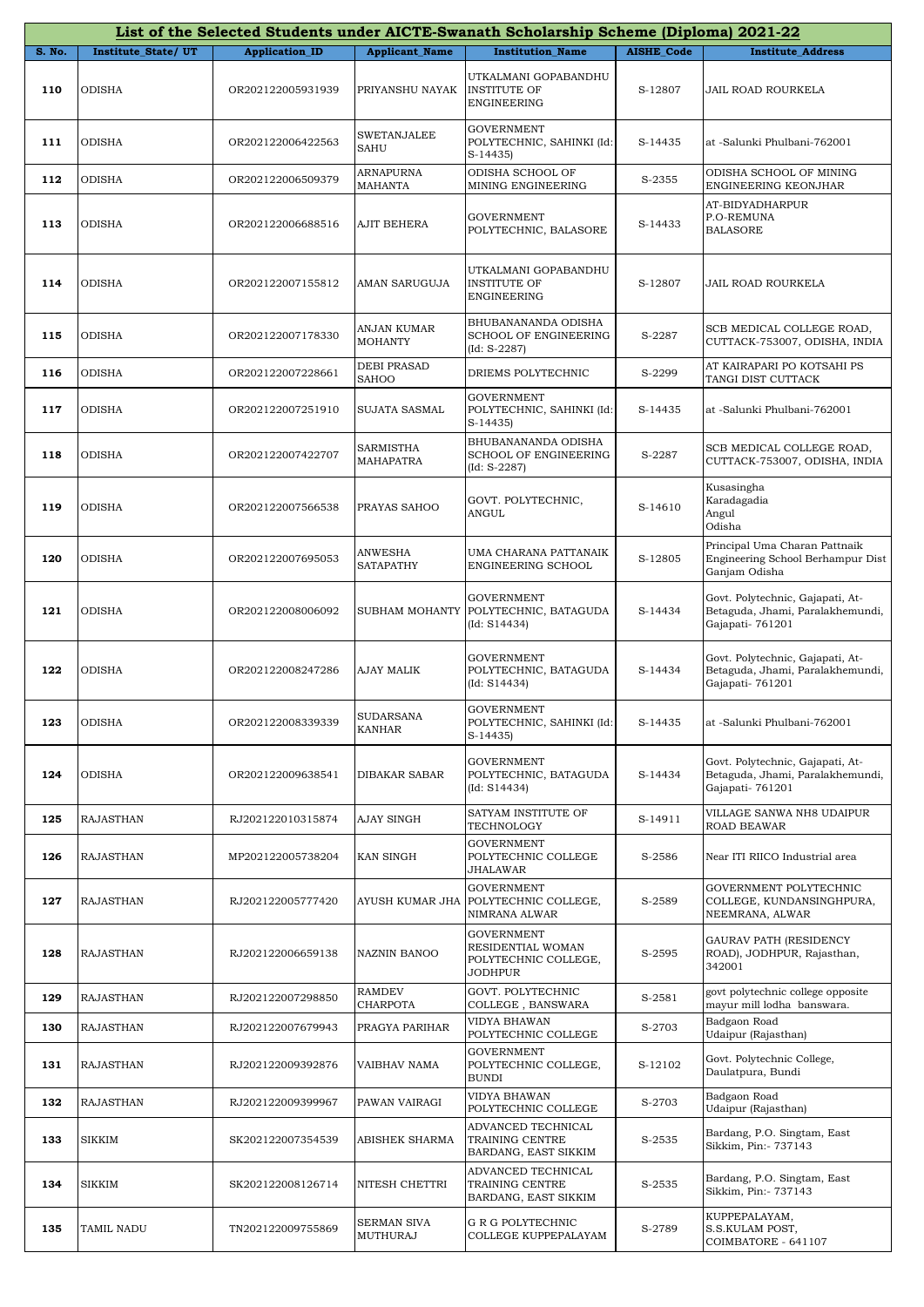|        |                           |                       |                           | List of the Selected Students under AICTE-Swanath Scholarship Scheme (Diploma) 2021-22 |                   |                                                                                                                 |
|--------|---------------------------|-----------------------|---------------------------|----------------------------------------------------------------------------------------|-------------------|-----------------------------------------------------------------------------------------------------------------|
| S. No. | <b>Institute State/UT</b> | <b>Application ID</b> | <b>Applicant_Name</b>     | <b>Institution Name</b>                                                                | <b>AISHE Code</b> | <b>Institute Address</b>                                                                                        |
| 136    | TAMIL NADU                | TN202122000914060     | <b>BALAJI KUMAR</b>       | C S I POLYTECHNIC<br>COLLEGE SALEM (Id: S-<br>2759)                                    | S-2759            | CSI POLYTECHNIC COLLEGE,<br>19 YERCAUD MAIN ROAD,<br>HASTHAMPATTI, SALEM - 7                                    |
| 137    | TAMIL NADU                | TN202122001331969     | MARUTHU PANDI             | P A C RAMASAMY RAJA<br>POLYTECHNIC COLLEGE<br>VENGANALLUR<br>PANCHAYAT                 | S-2903            | K.R. Nagar Post                                                                                                 |
| 138    | TAMIL NADU                | TN202122001449090     | K PRIYADHARSHINI          | THIAGARAJAR<br>POLYTECHNIC COLLEGE<br>JAGIR AMMAPALAYAM<br><b>MEYYANOOR</b>            | S-3096            | P.B No.523 Junction Main Road<br>Salem - 636 005                                                                |
| 139    | TAMIL NADU                | TN202122001457666     | SUBASHINI K               | <b>GOVERNMENT</b><br>POLYTECHNIC COLLEGE<br>FOR WOMEN                                  | S-2804            | Sidhapudur Coimbatore                                                                                           |
| 140    | TAMIL NADU                | TN202122003347541     | KARUNAKARAN               | PATTUKKOTTAI<br>POLYTECHNIC COLLEGE<br>SANTHANKADU (Id: S-2923)                        | S-2923            | PATTUKKOTTAI POLYTECHNIC<br>COLLEGE,<br>PATTUKKOTTAI - 614 601<br>THANJAVUR DIST.,<br><b>TAMIL NADU</b>         |
| 141    | TAMIL NADU                | TN202122003485514     | ATHEEQ AHAMAD A           | THIAGARAJAR<br>POLYTECHNIC COLLEGE<br>JAGIR AMMAPALAYAM<br><b>MEYYANOOR</b>            | S-3096            | P.B No.523 Junction Main Road<br>Salem - 636 005                                                                |
| 142    | TAMIL NADU                | TN202122003596767     | ASHISH B                  | <b>GOVERNMENT</b><br>POLYTECHNIC COLLEGE,<br><b>SEVVAPET</b>                           | S-17877           | GOVERNMENT POLYTECHNIC<br>COLLEGE, ADW HIGHER<br>SECONDARY SCHOOL CAMPUS,<br>SEVVAPET, TIRUVALLUR - 602<br>025. |
| 143    | TAMIL NADU                | TN202122002502682     | MITHUN KUMAR              | EXCEL POLYTECHNIC<br><b>COLLEGE</b>                                                    | S-2787            | Kuttikinathoor Road<br>Pallakkapalyam Sankari west post<br>thiruchengode Tk Namakkal Dt                         |
| 144    | TAMIL NADU                | TN202122003940451     | SAIRAM ELUMALAI           | <b>GOVERNMENT</b><br>POLYTECHNIC COLLEGE<br>COIMBATORE                                 | S-2795            | THE PRINCIPAL GOVERNMENT<br>POLYTECHNIC COLLEGE CIVIL<br>AERODROME P.O COIMBATORE<br>641014                     |
| 145    | TAMIL NADU                | TN202122003941400     | SRINIVASA<br>ARAVINDH.P   | VIRUDHUNAGAR<br>S.VELLAICHAMY NADAR<br>POLYTECHNIC COLLEGE                             | S-3126            | V.S.V.N.POLYTECHNIC COLLEGE,<br><b>VIRUDHUNAGAR</b>                                                             |
| 146    | TAMIL NADU                | TN202122003952794     | VIVEK                     | VIVEKANANDA<br>POLYTECHNIC COLLEGE,<br>KANYAKUMARI                                     | S-12801           | college campus<br>Agestheeswaram<br>Kanyakumari Dist                                                            |
| 147    | <b>TAMIL NADU</b>         | TN202122002360944     | RANJITH S N               | RAJAGOPAL POLYTECHNIC                                                                  | S-2941            | GANDHI NAGAR GUDIYATHAM                                                                                         |
| 148    | TAMIL NADU                | TN202122004361475     | VEERAMANI                 | <b>GOVERNMENT</b><br>POLYTECHNIC COLLEGE<br>UDHAGAMANDALAM                             | S-2802            | GOVERNMENT POLYTECHNIC<br>COLLEGE UDHAGAMANDALAM                                                                |
| 149    | TAMIL NADU                | TN202122004360495     | MARIA AKASH J             | <b>MORNING STAR</b><br>POLYTECHNIC COLLEGE<br>CHUNKANKADAI                             | S-2874            | Chunkankadai<br>Nagercoil                                                                                       |
| 150    | TAMIL NADU                | TN202122004371008     | SRI SUBAVISHWA L<br>s     | THIAGARAJAR<br>POLYTECHNIC COLLEGE<br>JAGIR AMMAPALAYAM<br>MEYYANOOR                   | S-3096            | P.B No.523 Junction Main Road<br>Salem - 636 005                                                                |
| 151    | TAMIL NADU                | TN202122004834220     | <b>GOBINATH M</b>         | SAKTHI POLYTECHNIC<br>COLLEGE                                                          | S-2967            | NACHIMUTHUPURAM, SAKTHI<br>NAGAR, ANTHIYUR, ERODE                                                               |
| 152    | TAMIL NADU                | TN202122005128081     | VISHRUTHI G               | N.V. POLYTECHNIC<br>COLLEGE SOMAVARAPATTI                                              | S-2888            | SOMAVARAPATTI<br>VILLAGE, PETHAPPAMPATTI<br>(POST), UDUMALPET(TALUK), TIRUP<br>PUR(DIST), TAMILNADU-642205.     |
| 153    | TAMIL NADU                | TN202122010029358     | <b>MOHAN V</b>            | C I T SANDWICH<br>POLYTECHNIC COLLEGE<br>SINGANALLUR (Id: S-2757)                      | S-2757            | CIT Sandwich Polytechnic College,<br>Civil Aerodrome Post, Coimbatore -<br>641 014                              |
| 154    | TAMIL NADU                | TN202122010211379     | <b>SHANMUGAM P</b>        | M.S.P.VELAYUTHA NADAR<br>LAKSHMITHAIAMMAL<br>POLYTECHNIC COLLEGE                       | S-2858            | PAVOORCHATRAM<br>AT SIVAGAMIPURAM<br>ALANGULAM TALUK                                                            |
| 155    | TAMIL NADU                | TN202122010315377     | SOWNDHAR B                | EXCEL POLYTECHNIC<br>COLLEGE                                                           | S-2787            | Kuttikinathoor Road<br>Pallakkapalyam Sankari west post<br>thiruchengode Tk Namakkal Dt                         |
| 156    | TAMIL NADU                | TN202122010322720     | SELVARAJ<br>VIJAYALAKSHMI | GOVERNMENT<br>POLYTECHNIC COLLEGE,<br>SRIRANGAM                                        | S-15958           | Goverment Polytechnic College,<br>Srirangam, Trichy - 620 012                                                   |
| 157    | TAMIL NADU                | TN202122010225869     | MARIMUTHU MANI            | Government polytechnic<br>college, Cheyyar (Id: S-<br>15708)                           | S-15708           | CHEYYAR TO ARCOT ROAD,<br>PAINKINAR VILLAGE,<br>CHEYYAR - 604 407.                                              |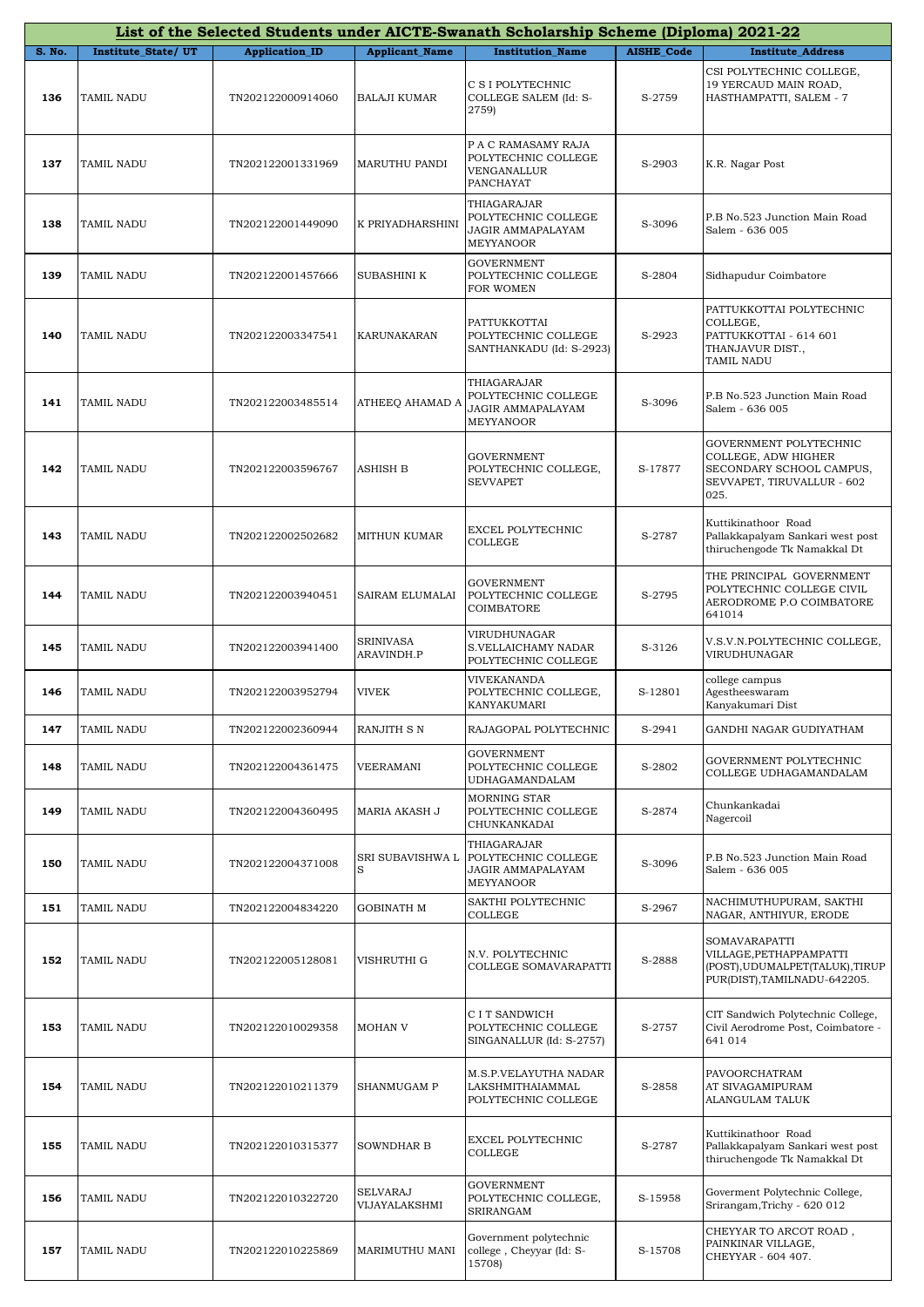|               |                    |                       |                                                                | List of the Selected Students under AICTE-Swanath Scholarship Scheme (Diploma) 2021-22                                        |                   |                                                                                                                  |
|---------------|--------------------|-----------------------|----------------------------------------------------------------|-------------------------------------------------------------------------------------------------------------------------------|-------------------|------------------------------------------------------------------------------------------------------------------|
| <b>S. No.</b> | Institute_State/UT | <b>Application_ID</b> | <b>Applicant_Name</b>                                          | <b>Institution Name</b>                                                                                                       | <b>AISHE Code</b> | <b>Institute Address</b>                                                                                         |
| 158           | <b>TAMIL NADU</b>  | TN202122010303857     | RITHIKA<br><b>RAMESHBABU</b>                                   | <b>G R G POLYTECHNIC</b><br>COLLEGE KUPPEPALAYAM                                                                              | S-2789            | KUPPEPALAYAM,<br>S.S.KULAM POST,<br>COIMBATORE - 641107                                                          |
| 159           | TAMIL NADU         | TN202122010238013     | GOPINATH<br><b>GOKULANATHAN</b>                                | PSG POLYTECHNIC<br><b>COLLEGE</b>                                                                                             | S-2907            | AVANISHI ROAD PEELAMEDU<br>COIMBATORE - 641 004                                                                  |
| 160           | TAMIL NADU         | TN202122005558205     | <b>UMAMAHESWARAN</b><br><b>MOHAN</b>                           | VALIVALAM DESIKAR<br>POLYTECHNIC COLLEGE<br>NAGAPATTINAM (Id: S-3117)                                                         | S-3117            | NAGORE MAIN ROAD                                                                                                 |
| 161           | TAMIL NADU         | TN202122005564550     | MOHANPRASATH<br>SAMPATH                                        | LAKSHMI NARAYANA<br>POLYTECHNIC COLLEGE<br>PAGALAHALLI (Id: S-2849)                                                           | S-2849            | 542, Laxminarayana Polytechnic<br>College, Savulur, Pagalahalli(po),<br>Nallampalli (TK), Dharampuri -<br>636804 |
| 162           | TAMIL NADU         | TN202122010283726     | RITHIK<br>RAMESHBABU                                           | G R G POLYTECHNIC<br>COLLEGE KUPPEPALAYAM                                                                                     | S-2789            | KUPPEPALAYAM,<br>S.S.KULAM POST,<br>COIMBATORE - 641107                                                          |
| 163           | TAMIL NADU         | TN202122005755935     | MOHAMED IRSATH<br>ABDUL HALEEM                                 | VALIVALAM DESIKAR<br>POLYTECHNIC COLLEGE<br>NAGAPATTINAM (Id: S-3117)                                                         | S-3117            | NAGORE MAIN ROAD                                                                                                 |
| 164           | TAMIL NADU         | TN202122005767629     | J MA VAISHNAVI                                                 | <b>GOVERNMENT</b><br>POLYTECHNIC COLLEGE<br><b>FOR WOMEN</b>                                                                  | S-2804            | Sidhapudur Coimbatore                                                                                            |
| 165           | TAMIL NADU         | TN202122005858956     | NIRANJAN<br><b>GANESAN</b>                                     | Government Polytechnic<br>College, Gandharvakottai<br>$(Id: S-15957)$                                                         | S-15957           | GOVERNMENT POLYTECHNIC<br>COLLEGE, PUDUPATTI<br>VILLAGE, GANDHARVAKOTTAI-<br>613301                              |
| 166           | TAMIL NADU         | TN202122005923516     | <b>DHARSHINI S</b>                                             | N.V. POLYTECHNIC<br>COLLEGE SOMAVARAPATTI                                                                                     | S-2888            | SOMAVARAPATTI<br>VILLAGE,PETHAPPAMPATTI<br>(POST), UDUMALPET(TALUK), TIRUP<br>PUR(DIST), TAMILNADU-642205.       |
| 167           | TAMIL NADU         | TN202122005952723     | <b>TANZIL S</b>                                                | PSG POLYTECHNIC<br><b>COLLEGE</b>                                                                                             | S-2907            | AVANISHI ROAD PEELAMEDU<br>COIMBATORE - 641 004                                                                  |
| 168           | TAMIL NADU         | TN202122006106859     | ARAVINTHAN<br><b>MURUGAN</b>                                   | C S I POLYTECHNIC<br>COLLEGE SALEM (Id: S-<br>2759)                                                                           | S-2759            | CSI POLYTECHNIC COLLEGE,<br>19 YERCAUD MAIN ROAD,<br>HASTHAMPATTI, SALEM - 7                                     |
| 169           | TAMIL NADU         | TN202122006385768     | BALAMURUGAN<br>JANARTHANAN                                     | <b>SSM INSTITUTE OF</b><br><b>TEXTILE TECHNOLOGY</b><br>AND POLYTECHNIC<br>COLLEGE<br>KOMARAPALAYAM - AMANI<br>$(Id: S-3051)$ | S-3051            | SSM POLYTECHNIC COLLEGE<br>VALAYAKARANOOR<br>KOMARAPALAYAM 638 183                                               |
| 170           | TAMIL NADU         | TN202122006397723     | NITHYASREE S                                                   | THIAGARAJAR<br>POLYTECHNIC COLLEGE<br>JAGIR AMMAPALAYAM<br><b>MEYYANOOR</b>                                                   | S-3096            | P.B No.523 Junction Main Road<br>Salem - 636 005                                                                 |
| 171           | TAMIL NADU         | TN202122006436713     | J TARANI                                                       | PSG POLYTECHNIC<br>COLLEGE                                                                                                    | S-2907            | AVANISHI ROAD PEELAMEDU<br>COIMBATORE - 641 004                                                                  |
| 172           | TAMIL NADU         | TN202122006537864     | DHARUN R                                                       | <b>GOVERNMENT</b><br>POLYTECHNIC COLLEGE<br>THOOTHUKUDI                                                                       | S-2801            | GOVERNMENT POLYTECHNIC<br>COLLEGE, 3RD MILE,<br>PALAYAMKOTTAI MAIN ROAD,<br>THOOTHUKUDI -628 008.                |
| 173           | TAMIL NADU         | TN202122006582121     | <b>HARIHARAN R</b>                                             | <b>GOVERNMENT</b><br>POLYTECHNIC COLLEGE<br>COIMBATORE                                                                        | S-2795            | THE PRINCIPAL GOVERNMENT<br>POLYTECHNIC COLLEGE CIVIL<br>AERODROME P.O COIMBATORE<br>641014                      |
| 174           | TAMIL NADU         | TN202122006573114     | <b>MOHESHKUMAR T</b>                                           | THIAGARAJAR<br>POLYTECHNIC COLLEGE<br>JAGIR AMMAPALAYAM<br>MEYYANOOR                                                          | S-3096            | P.B No.523 Junction Main Road<br>Salem - 636 005                                                                 |
| 175           | TAMIL NADU         | TN202122006609845     | MELCHISEDEC.T                                                  | CENTRAL POLYTECHNIC<br>COLLEGE KALIKUNDRAM                                                                                    | S-2764            | CENTRAL POLYTECHNIC<br>COLLEGE, CIT CAMPUS,<br>THARAMANI, CHENNAI - 113                                          |
| 176           | TAMIL NADU         | TN202122006609553     | PRAVEEN G                                                      | VAANI POLYTECHNIC<br>COLLEGE, VELLORE (Id: S-<br>12800)                                                                       | S-12800           | VAANI POLYTECHNIC COLLEGE,<br>VELLORE (Id: S-12800)                                                              |
| 177           | TAMIL NADU         | TN202122006626521     | M.PAVITHRA                                                     | KARTHIKEYA<br>POLYTECHNIC COLLEGE<br>KANNUDAYANPATTI (Id: S-<br>2842)                                                         | S-2842            | SF.NO 267/2A KULITHALAI<br>ROAD, MANAPPARAI                                                                      |
| 178           | TAMIL NADU         | TN202122006628014     | HEMNATH R                                                      | KONGU POLYTECHNIC<br>COLLEGE PERUNDURAI                                                                                       | S-2844            | KONGU ENGINEERING COLLEGE<br>CAMPUS, THOPPUPALAYAM,<br>PERUNDURAI<br>ERODE 638060                                |
| 179           | TAMIL NADU         | TN202122006669874     | <b>RICHARD</b><br>IMMANUVEL<br>ALOSIUS INNASI<br><b>MARTIN</b> | KARTHIKEYA<br>POLYTECHNIC COLLEGE<br>KANNUDAYANPATTI (Id: S-<br>2842)                                                         | S-2842            | SF.NO 267/2A KULITHALAI<br>ROAD, MANAPPARAI                                                                      |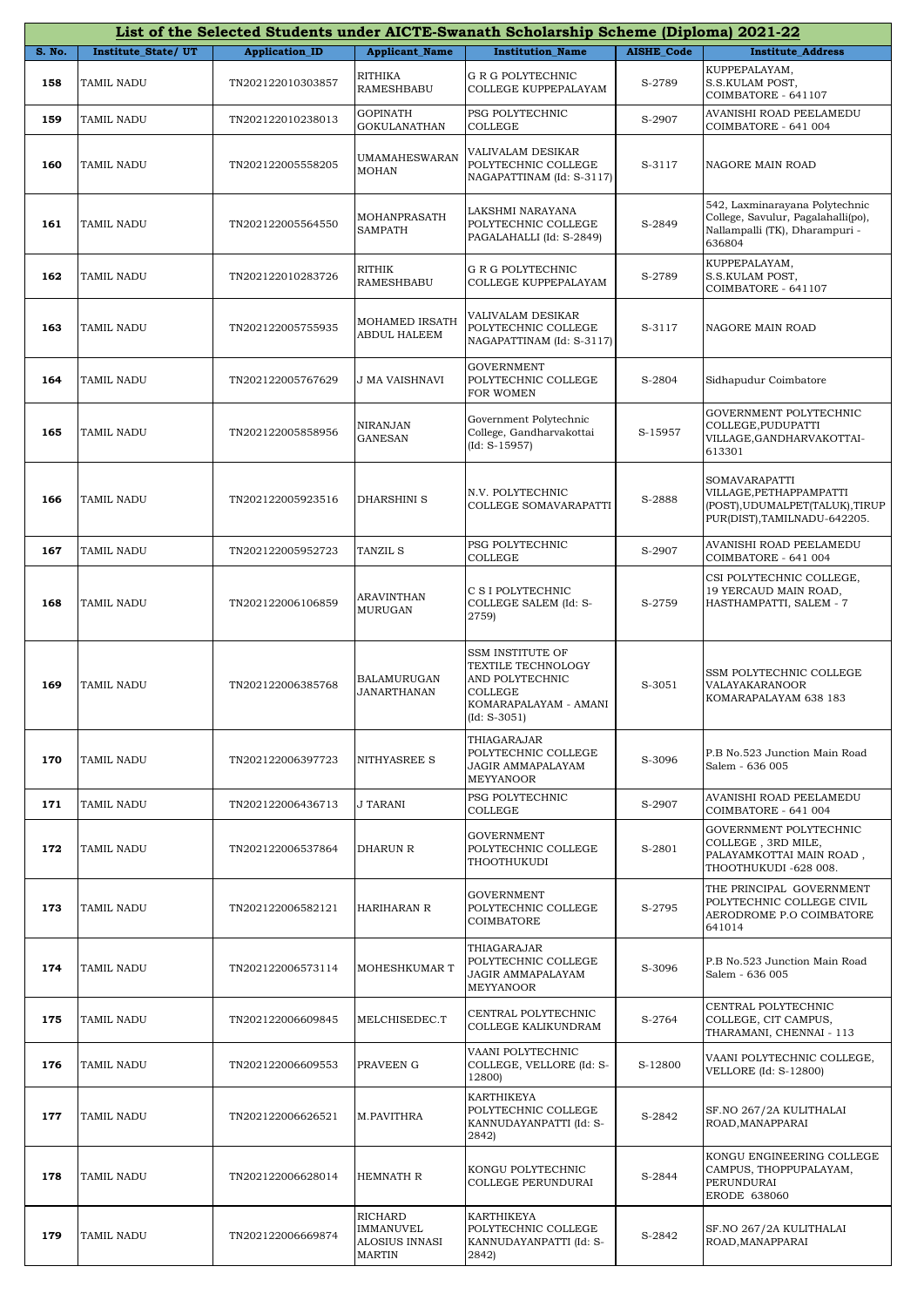| List of the Selected Students under AICTE-Swanath Scholarship Scheme (Diploma) 2021-22 |                    |                       |                              |                                                                                                                 |            |                                                                                                                              |  |
|----------------------------------------------------------------------------------------|--------------------|-----------------------|------------------------------|-----------------------------------------------------------------------------------------------------------------|------------|------------------------------------------------------------------------------------------------------------------------------|--|
| S. No.                                                                                 | Institute_State/UT | <b>Application_ID</b> | <b>Applicant_Name</b>        | <b>Institution Name</b>                                                                                         | AISHE_Code | <b>Institute_Address</b>                                                                                                     |  |
| 180                                                                                    | TAMIL NADU         | TN202122006692693     | MANIKANDAN M                 | KONGUNADU<br>POLYTECHNIC COLLEGE                                                                                | S-2845     | NAMAKKAL TRICHY MAIN ROAD<br>THOTTIAM TRICHY DT                                                                              |  |
| 181                                                                                    | TAMIL NADU         | TN202122006893266     | SIVA R                       | SSM INSTITUTE OF<br>TEXTILE TECHNOLOGY<br>AND POLYTECHNIC<br>COLLEGE<br>KOMARAPALAYAM - AMANI<br>$(Id: S-3051)$ | S-3051     | SSM POLYTECHNIC COLLEGE<br>VALAYAKARANOOR<br>KOMARAPALAYAM 638 183                                                           |  |
| 182                                                                                    | TAMIL NADU         | TN202122006879370     | JAYESH                       | KONGU POLYTECHNIC<br>COLLEGE PERUNDURAI                                                                         | S-2844     | KONGU ENGINEERING COLLEGE<br>CAMPUS, THOPPUPALAYAM,<br>PERUNDURAI<br>ERODE 638060                                            |  |
| 183                                                                                    | TAMIL NADU         | TN202122002800781     | AJAY<br>SABAREESWARAN<br>M A | KONGU POLYTECHNIC<br>COLLEGE PERUNDURAI                                                                         | S-2844     | KONGU ENGINEERING COLLEGE<br>CAMPUS, THOPPUPALAYAM,<br>PERUNDURAI<br>ERODE 638060                                            |  |
| 184                                                                                    | TAMIL NADU         | TN202122007117471     | M SIVARAMA                   | <b>GOVERNMENT</b><br>POLYTECHNIC COLLEGE,<br>RAGHUNATHAPURAM,<br>PAPANASAM T.K (Id: S-<br>16119)                | S-16119    | 143 GOVERNMENT POLYTECHNIC<br>COLLEGE, REGHUNATHAPURAM,<br>PAPANASAM - 614 210.                                              |  |
| 185                                                                                    | TAMIL NADU         | TN202122007125994     | AAKASH K                     | <b>GOVERNMENT</b><br>POLYTECHNIC COLLEGE,<br>RAGHUNATHAPURAM,<br>PAPANASAM T.K (Id: S-<br>16119)                | S-16119    | 143 GOVERNMENT POLYTECHNIC<br>COLLEGE, REGHUNATHAPURAM,<br>PAPANASAM - 614 210.                                              |  |
| 186                                                                                    | TAMIL NADU         | TN202122007136666     | BABIN J                      | VIVEKANANDA<br>POLYTECHNIC COLLEGE,<br>KANYAKUMARI                                                              | S-12801    | college campus<br>Agestheeswaram<br>Kanyakumari Dist                                                                         |  |
| 187                                                                                    | TAMIL NADU         | TN202122007146464     | HARIRAJ DURAIRAJ             | <b>GOVT POLYTECHNIC</b><br>COLLEGE, VALANGAIMAN<br>612804                                                       | S-16138    | Government Polytechnic College,<br>Thozhur Village, Valangaiman<br>Taluk, Thiruvarur District-612 804.<br>Tamil Nadu, India. |  |
| 188                                                                                    | TAMIL NADU         | TN202122007165828     | MADUMITHA<br>SARAVANAN       | A. D. J. DHARMAMBAL<br>POLYTECHNIC COLLEGE<br>NAGAPATTINAM                                                      | S-2714     | A. D. J. DHARMAMBAL<br>POLYTECHNIC COLLEGE<br>,KADAMBADI,NAGAPATTINAM                                                        |  |
| 189                                                                                    | TAMIL NADU         | TN202122007369327     | H RAJESWARI                  | SANKARA POLYTECHNIC<br>COLLEGE                                                                                  | S-2971     | SARAVANAMPATTY<br>COIMBATORE                                                                                                 |  |
| 190                                                                                    | TAMIL NADU         | TN202122007436056     | A RAMAR                      | <b>GOVERNMENT</b><br>POLYTECHNIC COLLEGE<br>TRICHY                                                              | S-2803     | GOVERNMENT POLYTECHNIC<br>COLLEGE, THUVAKUDI MALAI,<br>TRICHY-22.                                                            |  |
| 191                                                                                    | TAMIL NADU         | TN202122007538348     | DEEPAKRISHNA                 | <b>GOVERNMENT</b><br>POLYTECHNIC COLLEGE<br><b>UDHAGAMANDALAM</b>                                               | S-2802     | GOVERNMENT POLYTECHNIC<br>COLLEGE UDHAGAMANDALAM                                                                             |  |
| 192                                                                                    | TAMIL NADU         | TN202122007570007     | SABAREESH M                  | <b>GOVERNMENT</b><br>POLYTECHNIC COLLEGE<br>COIMBATORE                                                          | S-2795     | THE PRINCIPAL GOVERNMENT<br>POLYTECHNIC COLLEGE CIVIL<br>AERODROME P.O COIMBATORE<br>641014                                  |  |
| 193                                                                                    | TAMIL NADU         | TN202122007688035     | PRABHAKARAN P                | <b>GOVERNMENT</b><br>POLYTECHNIC COLLEGE<br>$(Id: S-15059)$                                                     | S-15059    | Karumandichellipalayam,<br>Sanitorium PO, Perundurai, Erode-<br>638053                                                       |  |
| 194                                                                                    | TAMIL NADU         | TN202122007878868     | RANJITH KUMAR                | SRINIVASA SUBBARAYA<br>POLYTECHNIC COLLEGE<br>ANNAIKARAN CHATARAM                                               | S-3049     | SRINIVASA SUBBARAYA (GOVT)<br>POLYTECHNIC COLLEGE,<br>PUTHUR, SIRKALI TK - 609108                                            |  |
| 195                                                                                    | TAMIL NADU         | TN202122007881458     | <b>ALTHAF NOUSATH</b>        | <b>GOVERNMENT</b><br>POLYTECHNIC<br>COLLEGE, KADATHUR (Id: S-<br>16139)                                         | S-16139    | Bosinayakahalli,<br>Kadathur, Dharmapuri                                                                                     |  |
| 196                                                                                    | TAMIL NADU         | TN202122007934353     | SARAVANAN                    | SRINIVASA SUBBARAYA<br>POLYTECHNIC COLLEGE<br>ANNAIKARAN CHATARAM                                               | S-3049     | SRINIVASA SUBBARAYA (GOVT)<br>POLYTECHNIC COLLEGE,<br>PUTHUR, SIRKALI TK - 609108                                            |  |
| 197                                                                                    | TAMIL NADU         | TN202122008041066     | DINESH<br>THANGAVEL          | <b>GOVERNMENT</b><br>POLYTECHNIC COLLEGE<br>COIMBATORE                                                          | S-2795     | THE PRINCIPAL GOVERNMENT<br>POLYTECHNIC COLLEGE CIVIL<br>AERODROME P.O COIMBATORE<br>641014                                  |  |
| 198                                                                                    | TAMIL NADU         | TN202122008054889     | RANJITHKUMAR                 | Government polytechnic<br>college, Cheyyar (Id: S-<br>15708)                                                    | S-15708    | CHEYYAR TO ARCOT ROAD,<br>PAINKINAR VILLAGE,<br>CHEYYAR - 604 407.                                                           |  |
| 199                                                                                    | TAMIL NADU         | TN202122008153833     | SUBASH R                     | THIAGARAJAR<br>POLYTECHNIC COLLEGE<br>JAGIR AMMAPALAYAM<br>MEYYANOOR                                            | S-3096     | P.B No.523 Junction Main Road<br>Salem - 636 005                                                                             |  |
| 200                                                                                    | TAMIL NADU         | TN202122008143251     | SRI VISHNU MOHAN             | KONGUNADU<br>POLYTECHNIC COLLEGE                                                                                | S-2845     | NAMAKKAL TRICHY MAIN ROAD<br>THOTTIAM TRICHY DT                                                                              |  |
| 201                                                                                    | TAMIL NADU         | TN202122008162821     | MOHAMMED R                   | THIAGARAJAR<br>POLYTECHNIC COLLEGE<br>JAGIR AMMAPALAYAM<br><b>MEYYANOOR</b>                                     | S-3096     | P.B No.523 Junction Main Road<br>Salem - 636 005                                                                             |  |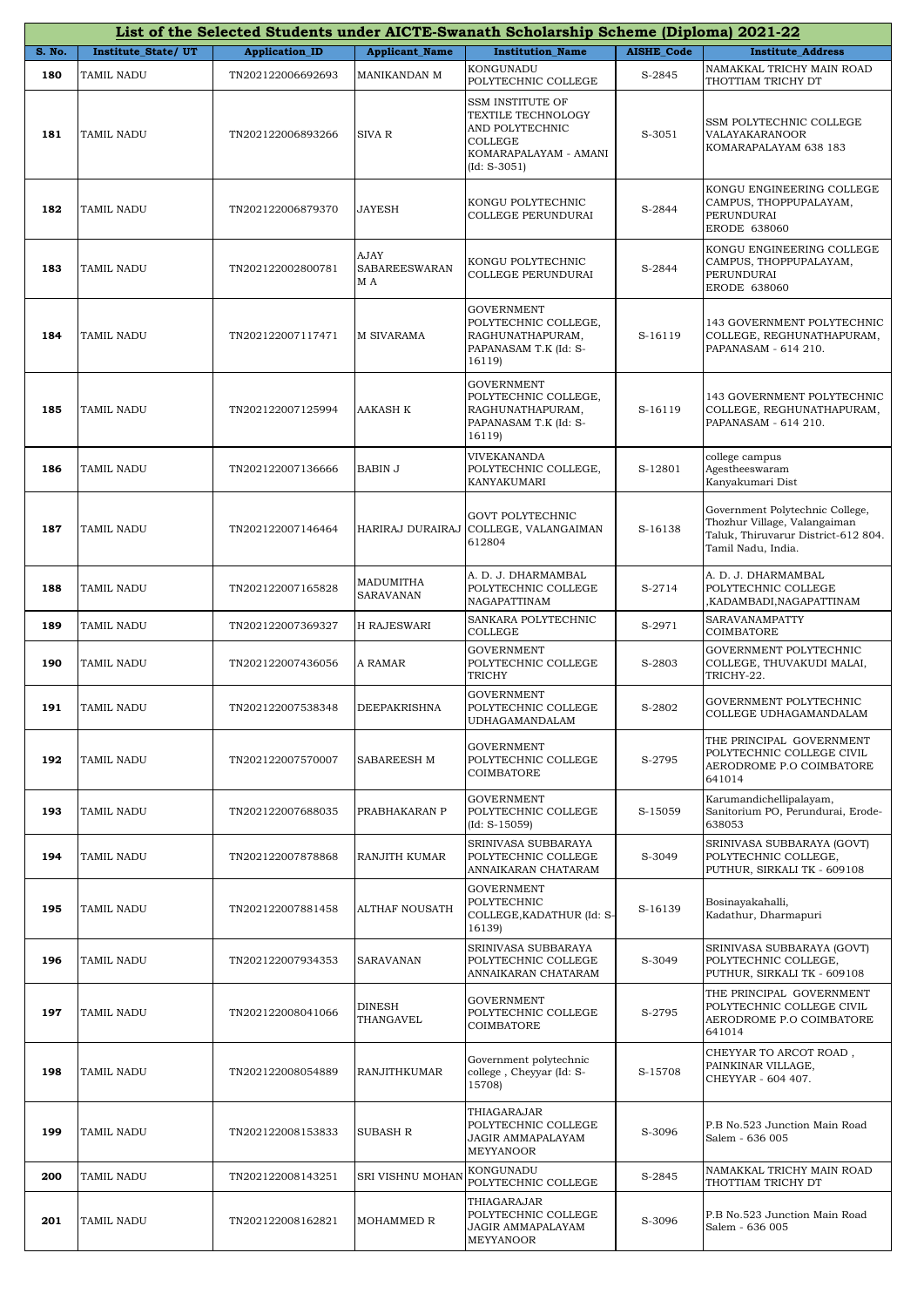|        | List of the Selected Students under AICTE-Swanath Scholarship Scheme (Diploma) 2021-22 |                       |                                |                                                                                                                               |                   |                                                                                                                           |  |  |  |
|--------|----------------------------------------------------------------------------------------|-----------------------|--------------------------------|-------------------------------------------------------------------------------------------------------------------------------|-------------------|---------------------------------------------------------------------------------------------------------------------------|--|--|--|
| S. No. | Institute_State/UT                                                                     | <b>Application ID</b> | <b>Applicant Name</b>          | <b>Institution Name</b>                                                                                                       | <b>AISHE Code</b> | <b>Institute Address</b>                                                                                                  |  |  |  |
| 202    | TAMIL NADU                                                                             | TN202122008183621     | ISACRAJ MOHAN                  | C S I POLYTECHNIC<br>COLLEGE SALEM (Id: S-<br>2759)                                                                           | S-2759            | CSI POLYTECHNIC COLLEGE,<br>19 YERCAUD MAIN ROAD,<br>HASTHAMPATTI, SALEM - 7                                              |  |  |  |
| 203    | TAMIL NADU                                                                             | TN202122008193604     | VIJAYAKUMAR                    | VALIVALAM DESIKAR<br>POLYTECHNIC COLLEGE<br>NAGAPATTINAM (Id: S-3117)                                                         | S-3117            | NAGORE MAIN ROAD                                                                                                          |  |  |  |
| 204    | TAMIL NADU                                                                             | TN202122008201378     | <b>SEBASTIN</b><br>ARULDAS L   | <b>GOVERNMENT</b><br>POLYTECHNIC COLLEGE<br>COIMBATORE                                                                        | S-2795            | THE PRINCIPAL GOVERNMENT<br>POLYTECHNIC COLLEGE CIVIL<br>AERODROME P.O COIMBATORE<br>641014                               |  |  |  |
| 205    | TAMIL NADU                                                                             | TN202122008233569     | <b>AAKASH R</b>                | GOvernment Polytechnic<br>college, R K nagar (Id: S-<br>16142)                                                                | S-16142           | KAMARAJ SALAI, DR<br>RADHAKRISHNAN NAGAR,<br>TONDIARPET, CHENNAI 81                                                       |  |  |  |
| 206    | TAMIL NADU                                                                             | TN202122008370591     | KARTHIKEYAN                    | PSG POLYTECHNIC<br>COLLEGE                                                                                                    | S-2907            | AVANISHI ROAD PEELAMEDU<br>COIMBATORE - 641 004                                                                           |  |  |  |
| 207    | TAMIL NADU                                                                             | TN202122001688467     | KANCHANA K                     | <b>GOVERNMENT</b><br>POLYTECHNIC COLLEGE<br>KEELAKANAVAI,<br>PERAMBALUR                                                       | S-12769           | PRINCIPAL, GOVERNMENT<br>POLYTECHNIC COLLEGE,<br>KEELAKANAVAI, PERAMBALUR<br>621104                                       |  |  |  |
| 208    | TAMIL NADU                                                                             | TN202122008441256     | MOHAMED<br>THOUFIC B           | RANE POLYTECHNIC<br>TECHNICAL CAMPUS<br>SETHURAPATTI VILLAGE<br>TRICHIRAPPALLI                                                | S-13769           | 82 SETHURAPPATI VILLAGE<br>FATIMA NAGAR POST<br>THIRUCHIRAPPALLI                                                          |  |  |  |
| 209    | TAMIL NADU                                                                             | TN202122008461058     | MADHAVAN K                     | C S I POLYTECHNIC<br>COLLEGE SALEM (Id: S-<br>2759)                                                                           | S-2759            | CSI POLYTECHNIC COLLEGE,<br>19 YERCAUD MAIN ROAD,<br>HASTHAMPATTI, SALEM - 7                                              |  |  |  |
| 210    | TAMIL NADU                                                                             | TN202122008476831     | ABISHAK A                      | <b>GOVERNMENT</b><br>POLYTECHNIC COLLEGE,<br>JOLARPET (Id: S-15952)                                                           | S-15952           | GOVERNMENT POLYTECHNIC<br>COLLEGE<br>AGRAHARAM, JOLARPET- 635651                                                          |  |  |  |
| 211    | TAMIL NADU                                                                             | TN202122008484943     | MURUGAN G                      | <b>GOVERNMENT</b><br>POLYTEHCNIC COLLEGE<br>NO.27 THIRUKOILUR,<br>VILLUPURAM (Id: S-12770)                                    | S-12770           | GOVERNMENT POLYTECHNIC<br>COLLEGE,<br>S.KOLLUR, ARAKANDANALLUR,<br>VILLUPURAM DISTRICT<br>PIN CODE: 605752                |  |  |  |
| 212    | TAMIL NADU                                                                             | TN202122008621043     | ROOBANRAJ<br><b>SENTHILVEL</b> | VALIVALAM DESIKAR<br>POLYTECHNIC COLLEGE<br>NAGAPATTINAM (Id: S-3117)                                                         | S-3117            | NAGORE MAIN ROAD                                                                                                          |  |  |  |
| 213    | TAMIL NADU                                                                             | TN202122008632154     | GURUSARAN M G                  | <b>SSM INSTITUTE OF</b><br>TEXTILE TECHNOLOGY<br>AND POLYTECHNIC<br><b>COLLEGE</b><br>KOMARAPALAYAM - AMANI<br>$(Id: S-3051)$ | S-3051            | SSM POLYTECHNIC COLLEGE<br>VALAYAKARANOOR<br>KOMARAPALAYAM 638 183                                                        |  |  |  |
| 214    | TAMIL NADU                                                                             | TN202122008696124     | NAGARAJAN<br>VITTALRAO         | <b>GOVERNMENT</b><br>POLYTECHNIC COLLEGE,<br><b>SEVVAPET</b>                                                                  | S-17877           | GOVERNMENT POLYTECHNIC<br>COLLEGE, ADW HIGHER<br>SECONDARY SCHOOL CAMPUS,<br>SEVVAPET, TIRUVALLUR - 602<br>025.           |  |  |  |
| 215    | TAMIL NADU                                                                             | TN202122008716619     | HARITH MOORTHI                 | KONGU POLYTECHNIC<br>COLLEGE PERUNDURAI                                                                                       | S-2844            | KONGU ENGINEERING COLLEGE<br>CAMPUS, THOPPUPALAYAM,<br>PERUNDURAI<br>ERODE 638060                                         |  |  |  |
| 216    | TAMIL NADU                                                                             | TN202122008721067     | JEEVAGAN A                     | TPEVR GOVT.<br>POLYTECHNIC COLLEGE                                                                                            | S-3076            | 109, THANTHAI PERIYAR<br>E.V.RAMASAMY GOVERNMENT<br>POLYTECHNIC COLLEGE,<br>SIVARAMAPURAM, BAGAYAM,<br>VELLORE - 632 002. |  |  |  |
| 217    | TAMIL NADU                                                                             | TN202122008831293     | SUGANESHWARAN<br>MUTHUKKANNU   | EXCEL POLYTECHNIC<br>COLLEGE                                                                                                  | S-2787            | Kuttikinathoor Road<br>Pallakkapalyam Sankari west post<br>thiruchengode Tk Namakkal Dt                                   |  |  |  |
| 218    | TAMIL NADU                                                                             | TN202122008742708     | <b>MUNUSAMY S</b>              | TPEVR GOVT.<br>POLYTECHNIC COLLEGE                                                                                            | S-3076            | 109, THANTHAI PERIYAR<br>E.V.RAMASAMY GOVERNMENT<br>POLYTECHNIC COLLEGE,<br>SIVARAMAPURAM, BAGAYAM,<br>VELLORE - 632 002. |  |  |  |
| 219    | TAMIL NADU                                                                             | TN202122008844884     | <b>MANI VASANTH S</b>          | NACHIMUTHU<br>POLYTECHNIC COLLEGE<br>POLLACHI (Id: S-2890)                                                                    | S-2890            | MAKKINAMPATTI(POST),<br>UDUMALAI ROAD,<br>POLLACHI(TK) 642003.                                                            |  |  |  |
| 220    | TAMIL NADU                                                                             | TN202122008877032     | VISHNU GOPI                    | C S I POLYTECHNIC<br>COLLEGE SALEM (Id: S-<br>2759)                                                                           | S-2759            | CSI POLYTECHNIC COLLEGE,<br>19 YERCAUD MAIN ROAD,<br>HASTHAMPATTI, SALEM - 7                                              |  |  |  |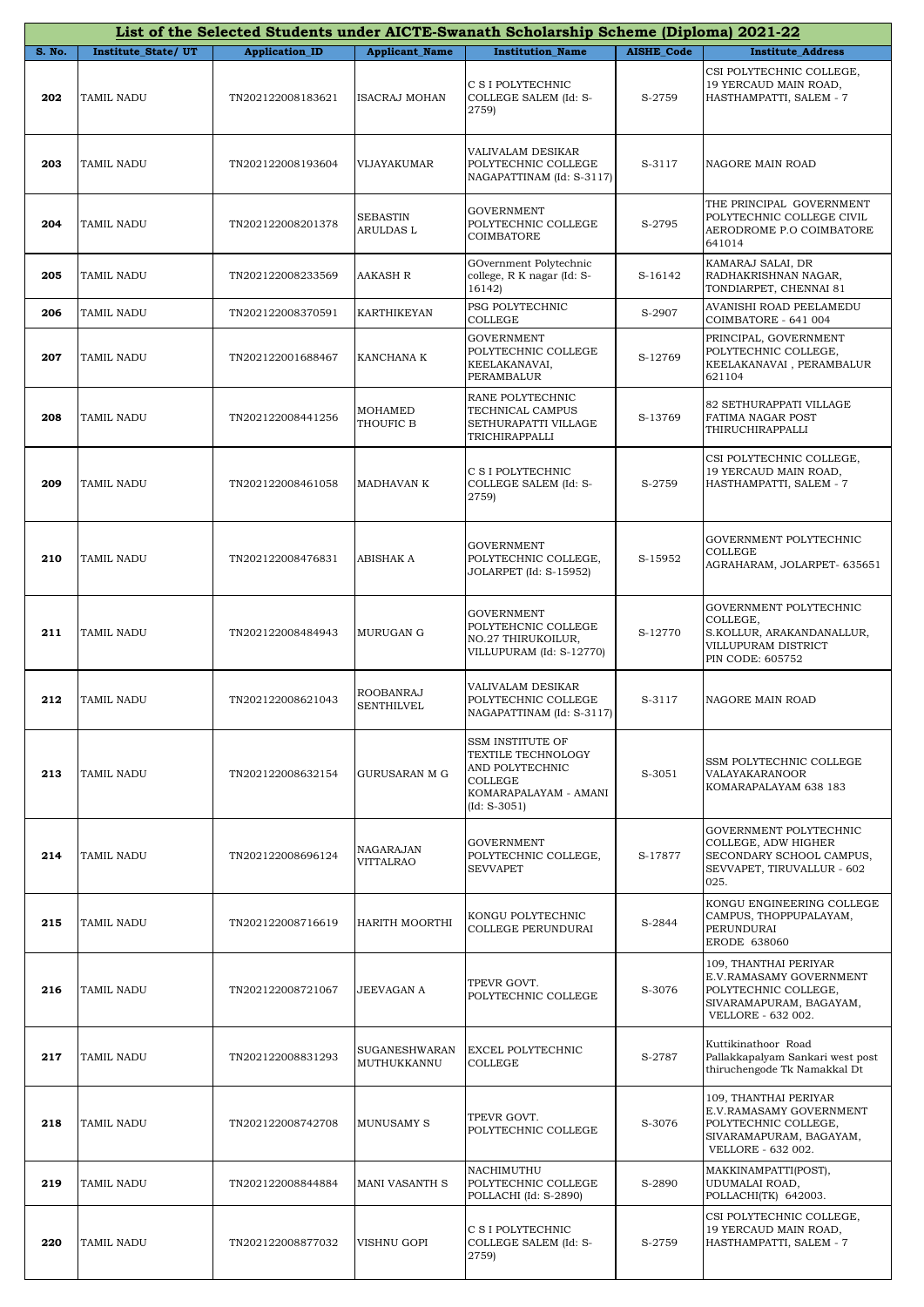|        |                                                    |                       |                                                   | List of the Selected Students under AICTE-Swanath Scholarship Scheme (Diploma) 2021-22 |                   |                                                                                                                 |
|--------|----------------------------------------------------|-----------------------|---------------------------------------------------|----------------------------------------------------------------------------------------|-------------------|-----------------------------------------------------------------------------------------------------------------|
| S. No. | <b>Institute State/UT</b>                          | <b>Application_ID</b> | <b>Applicant_Name</b>                             | <b>Institution Name</b>                                                                | <b>AISHE Code</b> | <b>Institute Address</b>                                                                                        |
| 221    | TAMIL NADU                                         | TN202122008894392     | MANIPRASATH<br>PRAKASH                            | <b>GOVERNMENT</b><br>POLYTECHNIC COLLEGE,<br><b>SEVVAPET</b>                           | S-17877           | GOVERNMENT POLYTECHNIC<br>COLLEGE, ADW HIGHER<br>SECONDARY SCHOOL CAMPUS,<br>SEVVAPET, TIRUVALLUR - 602<br>025. |
| 222    | TAMIL NADU                                         | TN202122008905593     | SREEDHAR RAJA S<br>V                              | C S I POLYTECHNIC<br>COLLEGE SALEM (Id: S-<br>2759)                                    | S-2759            | CSI POLYTECHNIC COLLEGE,<br>19 YERCAUD MAIN ROAD,<br>HASTHAMPATTI, SALEM - 7                                    |
| 223    | TAMIL NADU                                         | TN202122008952789     | ANUSHIYA A                                        | THIAGARAJAR<br>POLYTECHNIC COLLEGE<br>JAGIR AMMAPALAYAM<br>MEYYANOOR                   | S-3096            | P.B No.523 Junction Main Road<br>Salem - 636 005                                                                |
| 224    | TAMIL NADU                                         | TN202122009026523     | MANISH R                                          | KONGUNADU<br>POLYTECHNIC COLLEGE                                                       | S-2845            | NAMAKKAL TRICHY MAIN ROAD<br>THOTTIAM TRICHY DT                                                                 |
| 225    | TAMIL NADU                                         | TN202122009120352     | RITHIKA K                                         | <b>GOVERNMENT</b><br>POLYTECHNIC COLLEGE,<br>SRIRANGAM                                 | S-15958           | Goverment Polytechnic College,<br>Srirangam, Trichy - 620 012                                                   |
| 226    | TAMIL NADU                                         | TN202122009401495     | MURUGANANDHAM<br>RAGUPATHI                        | C S I POLYTECHNIC<br>COLLEGE SALEM (Id: S-<br>2759)                                    | S-2759            | CSI POLYTECHNIC COLLEGE,<br>19 YERCAUD MAIN ROAD,<br>HASTHAMPATTI, SALEM - 7                                    |
| 227    | TAMIL NADU                                         | TN202122009519326     | JOSEPH DANIEL<br>RAJ A                            | PAAVAI POLYTECHNIC<br><b>COLLEGE</b>                                                   | S-2914            | NH 44, PAAVAI NAGAR, PACHAL                                                                                     |
| 228    | TAMIL NADU                                         | TN202122009607016     | DEEPAK.S                                          | SANKARA POLYTECHNIC<br><b>COLLEGE</b>                                                  | S-2971            | SARAVANAMPATTY<br>COIMBATORE                                                                                    |
| 229    | TAMIL NADU                                         | TN202122009622696     | PARTHIPAN<br>PANNER                               | GOVERNMENT<br>POLYTECHNIC COLLEGE,<br>JOLARPET (Id: S-15952)                           | S-15952           | GOVERNMENT POLYTECHNIC<br><b>COLLEGE</b><br>AGRAHARAM, JOLARPET- 635651                                         |
| 230    | TAMIL NADU                                         | TN202122009720368     | ABDUL AHDAH A S                                   | VIVEKANANDA<br>POLYTECHNIC COLLEGE                                                     | S-12725           | KARAIKUDI MAIN ROAD<br>KUMMANGUDI VILLAGE<br>ATHIGARAM POST<br>SIVAGANGAI DISTRICT<br>TAMILNADU                 |
| 231    | TELANGANA                                          | TS202122005027439     | THOODI NIHARIKA                                   | GOVERNMENT<br>POLYTECHNIC HUSNABAD                                                     | S-19104           | Goverrnment Polytechnic,<br>Gandhinagar, Husnabad<br>Telangana State - 505467                                   |
| 232    | TELANGANA                                          | TS202122005497201     | BUKYA<br>NAGAKALYANI                              | <b>GOVT POLYTECHNIC</b><br>NIZAMABAD                                                   | S-558             | GOVERNMENT POLYTECHNIC<br>NIZAMABAD KANTESHWAR<br>NIZAMABAD 503002                                              |
| 233    | TELANGANA                                          | TS202122007524608     | VARUVALA<br>KARTHIK                               | <b>GOVERNMENT</b><br>POLYTECHNIC,<br>YADAGIRIGUTTA                                     | S-14184           | Yadagiripally Village, Rajapet Road,<br>Yadagirigutta, Yadadri Bhuvanagiri<br>District, Telangana 508115        |
| 234    | THE DADRA AND NAGAR<br>HAVELI AND DAMAN<br>AND DIU | GJ202122009171176     | AHIR DIPTI KUMARI  GOVERNMENT<br><b>BABU BHAI</b> | POLYTECHNIC, DAMAN658                                                                  | C-48754           | Mota Falia Varkund Nani Daman -<br>396 210                                                                      |
| 235    | UTTAR PRADESH                                      | UP202122001847847     | SHRISTI UPADHYAY                                  | GOVERNMENT GIRLS<br>POLYTECHNIC MEZA                                                   | S-3201            | <b>GOVERNMENT GIRLS</b><br>POLYTECHNIC MEJA, MEJA KHAS,<br>PRAYAGRAJ, PIN-212302                                |
| 236    | UTTAR PRADESH                                      | UP202122002511580     | JAI BAGHEL                                        | MURLIDHAR GAJANAND<br>POLYTECHNIC HATHRAS                                              | S-3330            | AGRA ROAD,<br><b>HATHRAS</b>                                                                                    |
| 237    | UTTAR PRADESH                                      | UP202122002512976     | TANU                                              | MURLIDHAR GAJANAND<br>POLYTECHNIC HATHRAS                                              | S-3330            | AGRA ROAD,<br><b>HATHRAS</b>                                                                                    |
| 238    | UTTAR PRADESH                                      | UP202122003287618     | UMAR ALAM                                         | <b>GOVERNMENT</b><br>POLYTECHNIC, KENAURA,<br>SULTANPUR                                | S-16521           | Govt. Polytechnic Kenaura<br>Sultanpur                                                                          |
| 239    | UTTAR PRADESH                                      | UP202122003642414     | PRABHAKAR<br><b>RAJBHAR</b>                       | <b>GOVERNMENT</b><br>POLYTECHNIC BAREILLY                                              | S-3210            | C.B.Ganj Rampur Road Bareilly                                                                                   |
| 240    | UTTAR PRADESH                                      | UP202122004182297     | LAL SAHAB YADAV                                   | <b>GOVERNMENT</b><br>POLYTECHNIC<br>BARGARH(CHITRAKOOT)                                | S-15208           | BARGARH CHITRAKOOT                                                                                              |
| 241    | UTTAR PRADESH                                      | UP202122004561142     | SHUBHAM DHIMAN                                    | GANDHI POLYTECHNIC<br>MUZAFFARNAGAR                                                    | S-3191            | GANDHI POLYTECHNIC SOUTH<br>BHOPA ROAD MUZAFFARNAGAR<br>(251001)                                                |
| 242    | UTTAR PRADESH                                      | UP202122005036252     |                                                   | GOVERNMENT GIRLS<br>KSHITI SRIVASTAVA POLYTECHNIC LUCKNOW<br>$(Id: S-3200)$            | S-3200            | FAIZABAD ROAD, INDIRA NAGAR,<br>LUCKNOW                                                                         |
| 243    | UTTAR PRADESH                                      | UP202122005460532     | KOMAL KUMAR                                       | SANJAY GANDHI<br>POLYTECHNIC<br>JAGDISHPUR                                             | S-3365            | Sanjay Gandhi Govt. Polytechnic,<br>Road No-4, Industrial Area<br>Jagdispur, Distt-Amethi(UP) 227817            |
| 244    | UTTAR PRADESH                                      | UP202122004356104     | ROHIT KUMAR                                       | GOVERNMENT<br>POLYTECHNIC CHANDAUSI                                                    | S-16586           | Government Polytechnic<br>Chandausi<br>Badaun Road, Chandausi<br>Sambhal<br>Uttar Pradesh 244412                |